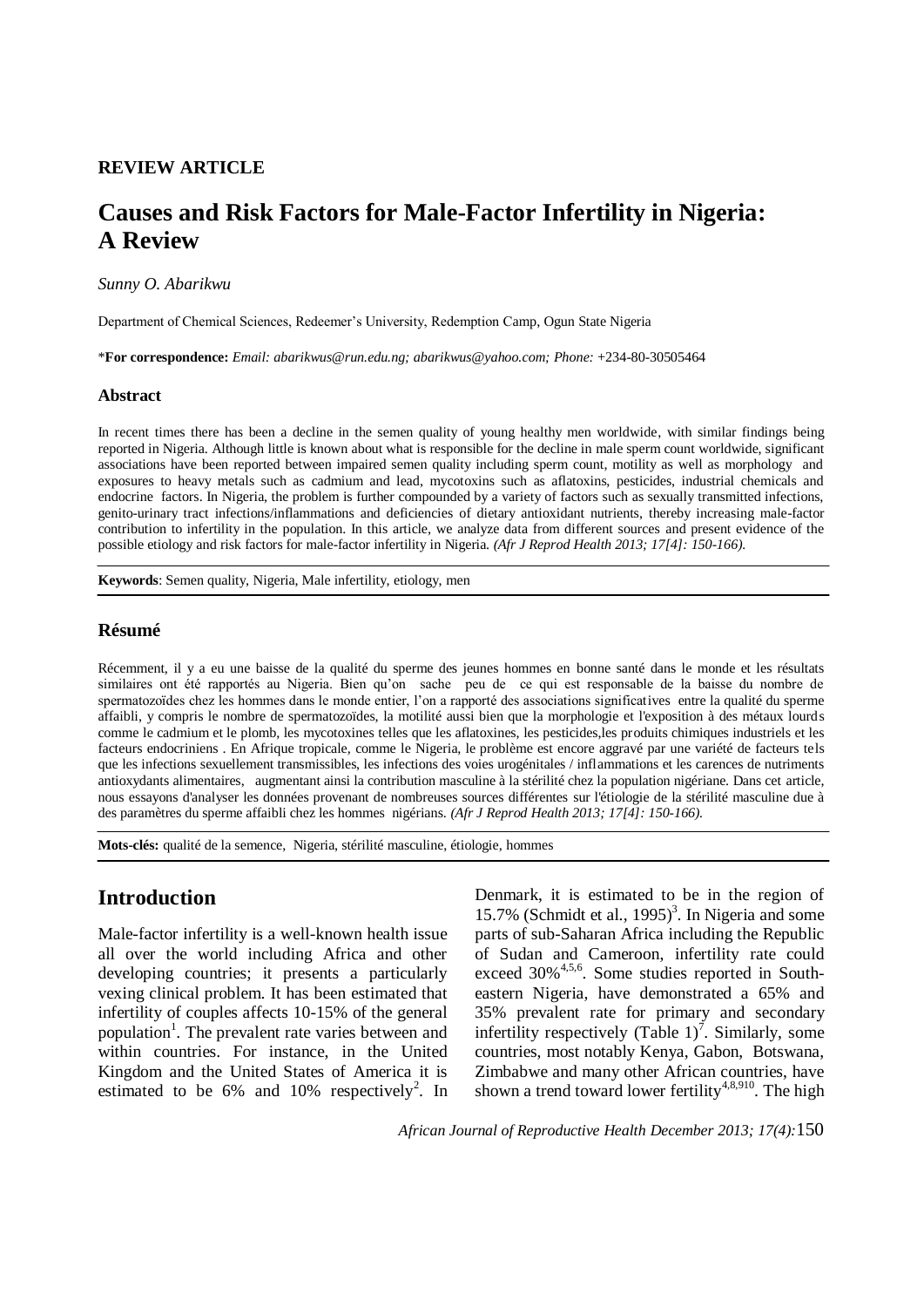level of infertility in Africa is due largely to reproductive tract infections which may be associated with abnormal semen parameters and low sperm count<sup>2,7,8</sup>. In about 60% of all couples experiencing infertility, male factor is responsible in about  $40\%$  of the couples<sup>9</sup>. The male factor is associated with a greater percentage of cases of primary rather than secondary infertility<sup>9</sup>. This was reported to be as high as  $59\%$  in France<sup>11</sup>,  $35\%$  in Nigeria<sup>1</sup>, 26%-32 % in the UK and Kashmir Valley in India, and about 36% in South Africa, Indonesia and Finland $^{12,13}$ .

Infertility is a problem of public health importance in Nigeria and many other developing nations because of its high prevalence and its serious social implications on affected couples and families. The public health implications are even greater when one considers that these conditions represent the consequence of other disease problems, each of which may have additional risks to personal health for both couples and place additional burdens on the health service<sup>8</sup>. In addition, infertility leading to depopulation of some areas limits the social and economic development of a region. When efforts to have children by infertile couples are unsuccessful, feelings of helplessness, frustration and despair are common; it can be a major life crisis for many couples. They go through enormous emotional crisis and psychological distress, as their friends and peers begin to have children. It is now generally accepted that male factor infertility is equally as important as the female factor. In this review article on male factor infertility among Nigeria males, the causes of infertility in the male population are analyzed.

**Table 1:** Type of infertility according to aetiological factors in infertile Nigerian couples

| Primary<br>infertility<br>no. (%) | <b>Secondary</b><br>infertility no.<br>$(\%)$ | Total no. $(\%)$ |
|-----------------------------------|-----------------------------------------------|------------------|
| 91 (68.4%)                        | 42 (31.6%)                                    | 133 (42.4%)      |
| 49 (60.5%)                        | 32 (39.5%)                                    | 81 (25.8%)       |
| 43 (66.2%)                        | 22 (33.8%)                                    | 65 (20.7%)       |
|                                   |                                               |                  |
| $21(60.0\%)$                      | 14 (40.0%)                                    | $35(11.1\%)$     |
| 204 (65.0%)                       | 110 (35.0%)                                   | 314 (100.0%)     |
|                                   |                                               |                  |

Source: Ikechebelu et al<sup>7</sup>

# *Evidence for Impaired Male Reproductive Health Worldwide*

Historic data showed that the bulk of young men in the 1940s had sperm counts far above 40 million per ml with averages higher than 100 million per ml. A semen sample should ideally contain more than 40 million sperm per ml in order to be considered normal $1<sup>14</sup>$ . World Health Organization guidelines suggest that the cut off value for a normal semen sample should be 20 million sperm per ejaculate, with 50% motility and 60% normal morphology. These indicate that if the concentration is less than 20 million sperm per milliliter of ejaculate, fertility may be impaired. Notwithstanding, if the sperm show adequate forward motility concentrations as low as 5 to 10 million can produce a pregnancy<sup>15</sup>. Hence, some andrologists have suggested a lower limit of normal of 10-15 million per mil<sup>14</sup>. On the contrary, others have suggested 48 million per ml and 55 million per ml, as the lowest values of the normal range for sperm counts<sup>14</sup> .Based on data available in the literature on sperm count, only a small proportion of males will have sperm values that satisfy these ideal figures in today's Western industrialized countries. Not only are sperm counts decreasing, the proportion of sperm with abnormal morphology and reduced motility is also increasing. For example, the proportion of sperm with abnormal morphology increased (from 26% to  $45\%$ ) and sperm motility decreased<sup>16</sup> in a Danish study while in Oslo, Norway, the proportion of abnormal sperm rose from 40% to  $59\%$  between 1966 and  $1986^{17}$ . A Belgian study also found that the proportion of sperm with normal morphology decreased from 39.2% in the period 1977-1980 to 26.6% in 1990-1995 and their mean percentage motility decreased from 52.7 to  $31.7\%$ <sup>18</sup>. Some studies have suggested that the semen quality of sperm of young men in Northern Europe is declining<sup>19</sup>. Other reports have confirmed the presence of extraordinarily poor semen quality among otherwise healthy young men in the general population<sup>20</sup>.

Carlsen and colleagues first raised the possibility of a substantial fall in male fertility levels in 1992. They reported that sperm concentration in healthy men appeared to have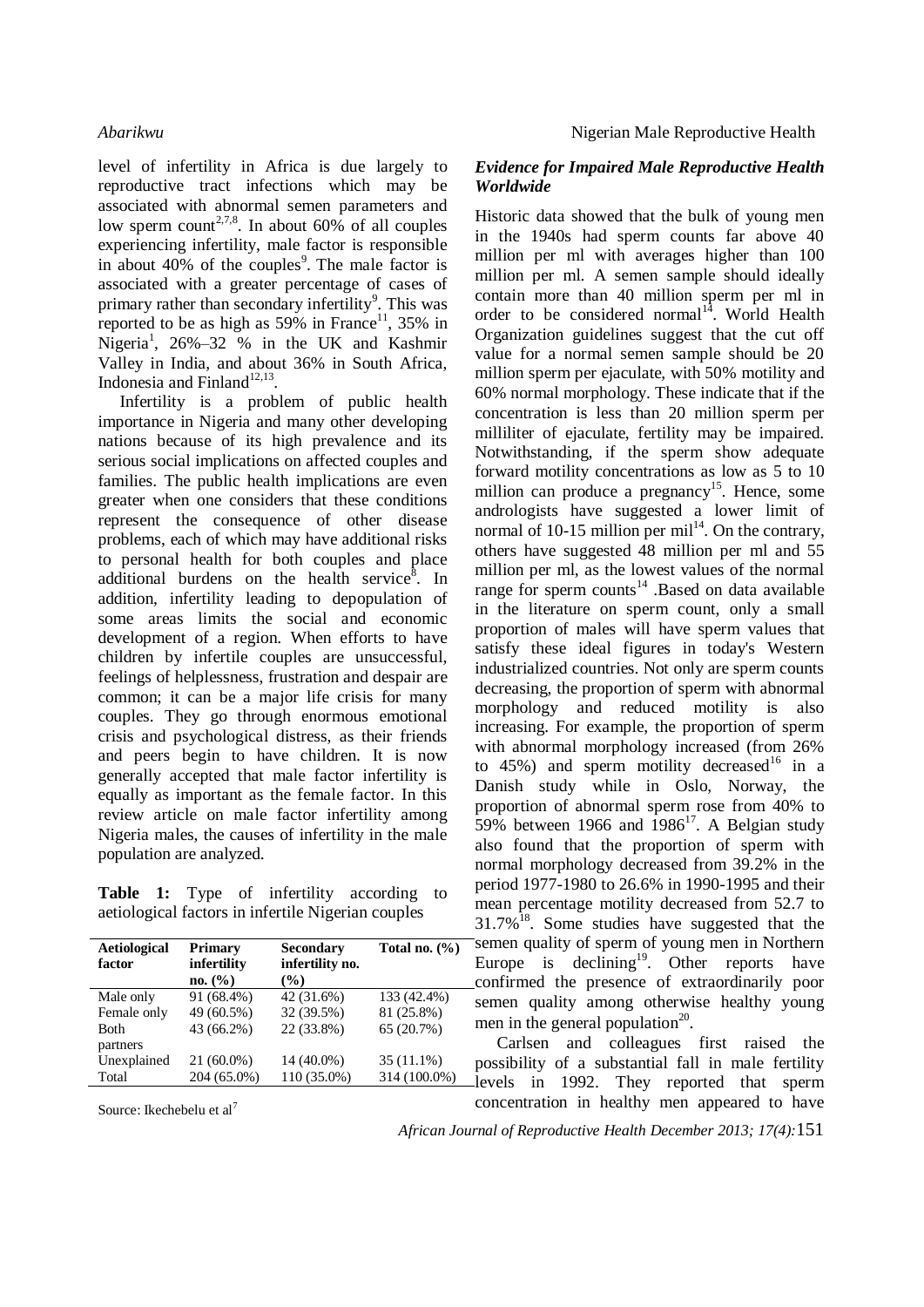dropped from 113 million/ml in 1940 to 66 million/ml in  $1990^{21}$ . Carlsen data showed that sperm count declined to 71.2 million/ml in Ibadan, Nigeria,<sup>22</sup> 54.6 million/ml in Lagos, Nigeria,<sup>23</sup> 65.0 million/ml in Salem, Libya, $24/66.9$  million/ml in Dar Es salaam, Tanzania<sup>25</sup> and 57.4 million/ml in Copenhagen, Denmark<sup>26</sup>. Subsequent studies have confirmed and strengthened Carlsen's findings (Table 2).

**Table 2:** Reports on the sperm counts of fertile men in different countries of the world in five (5) decades

| <b>Author and Year</b>          | Country of    | No. of   | Mean sperm             |
|---------------------------------|---------------|----------|------------------------|
| of                              | Study         | men      | concentration          |
| study/publication               |               | included | $(\times 10^6$ per ml) |
| Hotchkiss et al <sup>104</sup>  | US            | 200      | 120.6                  |
| Macleod and Heim <sup>105</sup> | US            | 100      | 134.0                  |
| Macleod and Gold <sup>106</sup> | US            | 1000     | 107.0                  |
| Nelson and                      | US            | 340      | 40.1                   |
| Bunge <sup>107</sup>            |               |          |                        |
| Rehan et al <sup>108</sup>      | US            | 1300     | 79.0                   |
| Sturde et al <sup>109</sup>     | Germany       | 100      | 74.4                   |
| Bahamondes et al <sup>110</sup> | <b>Brazil</b> | 185      | 67.6                   |
| Ladipo $223$                    | Nigeria       | 53       | 71.2                   |
| Aabyholm <sup>111</sup>         | Norway        | 51       | 89.0                   |
| Sheriff <sup>24</sup>           | Libya         | 1500     | 65.0                   |
| Wang et al 112                  | Hong Kong     | 1239     | 83.0                   |
| Osegbe et $al23$                | Nigeria       | 100      | 54.7                   |
| Chan and Wang <sup>113</sup>    | Hong Kong     | 36       | 62.4                   |
| Kirei <sup>25</sup>             | Tanzania      | 120      | 66.9                   |
| Barrat et al <sup>114</sup>     | UK.           | 49       | 73.0                   |
| Pol et al 115                   | France        | 1222     | 77.7                   |
| Rehan <sup>108</sup>            | Pakistan      | 200      | 58.21                  |
| Fisch et al <sup>116</sup>      | US.           | 221      | 72.7                   |
| Fisch et al <sup>116</sup>      | US            | 662      | 100.8                  |
| Benshushan et al <sup>117</sup> | Israel        | 188      | 69.9                   |
| Anderson et al <sup>118</sup>   | Denmark       | 708      | 57.4                   |
| Selevan et al <sup>119</sup>    | Czech         | 272      | 61.2                   |
|                                 | Republic      |          |                        |

A survey of 1,350 sperm donors in Paris found a decline in sperm counts by around 2% each year over the past 23 years with total decline of 32% and with younger men having the poorest-quality  $\varepsilon$ semen<sup>27</sup>. Similar studies have also found that sperm counts in the United States dropped by about  $25\%$  during the  $1980s^{28}$  and in Denmark dropped by about  $25%$  between 1952 and 1972<sup>29</sup>. In another study at the University Hospital in Ghent, Belgium, researchers found that sperm counts among sperm donors had declined to about 10 million per ml between  $1977$  and  $1994^{18}$ . Similarly at the Scotland's Centre for

Reproductive Biology in Edinburgh, Stewart Irvine reported a 40% decline among sperm donors when sperm counts of men born in the 1940s was compared with men born in the late  $1960s<sup>29</sup>$ . In a more extensive re-analysis of the Carlsen data, Swan et al. confirmed a significant mean sperm count decline of 1.5% per year in USA between 1938 and 1988, and of 3.1% per year in Europe between  $1971$  and  $1990^{30}$ . The incidence of male reproductive disorders such as testicular cancer, cryptochidism, hypospadias have increased as much as 3 or 4 times since the  $1940s<sup>31</sup>$ . The concern about this adverse trend in male reproductive health is that semen samples where the concentration of sperms is below 40 million per ml may be associated with longer time to conception or even subfertility, and low sperm count where the concentration of sperms is below 15 million per ml may be associated with higher risk of infertility. This downward trend in sperm quality does not augur well for male fertility in future.

# *Defining Infertility*

Infertility is typically defined as failure to conceive within a certain period of time. For the male, this definition is particularly problematic, as it relies on an outcome for his female partner, who may have reproductive issues of her own. *Fecundability is* the term used for the probability of a woman in a sexually active couple becoming pregnant per menstrual cycle without contraception. It is customary to define infertility clinically as the inability of a couple trying to conceive to do so within one year. Infertility can be classified as primary infertility when no pregnancy has ever occurred or secondary if it occurred after one or more pregnancies. Approximately 15% of couples attempting their first conception meet with a failure, and another 10% face secondary infertility<sup>32</sup>. Data available over the past 20 years reveal that in approximately 30%-50% of the cases of infertility, the cause is found in the man alone, and in another 20%, the causes are found in both<sup>33</sup> and in 50%-70%, the causes are found in the female alone<sup>1</sup>. Experience shows that many of these supposedly "infertile" couples will eventually conceive, even without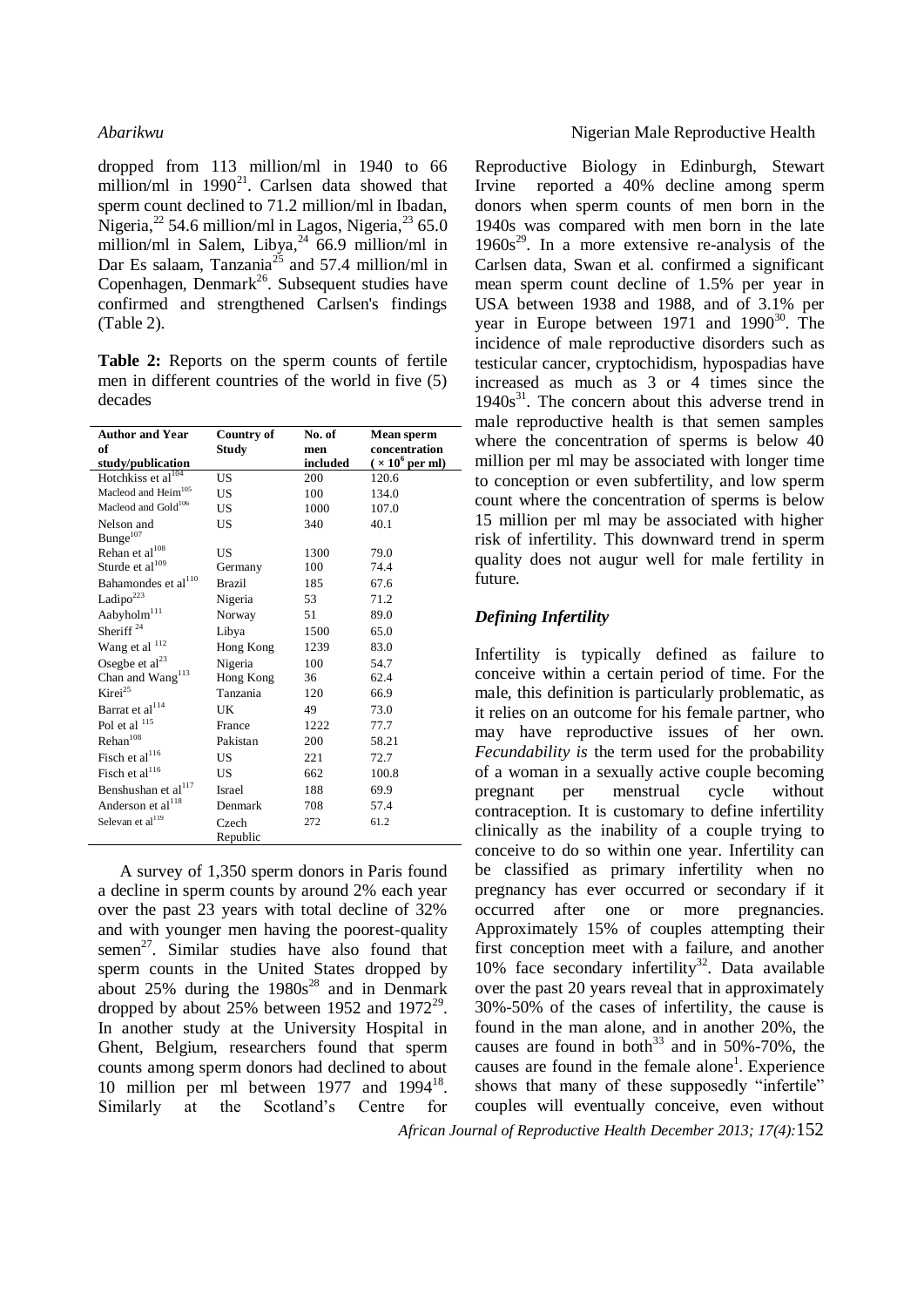treatment. For example, 38% of couples attending an infertility clinic in India conceived before any treatment began, and another 27% conceived before their treatment was completed<sup>34</sup>. The difficulty inherent in defining infertility in this manner is obvious: some couples without reproductive dysfunction who wish to conceive fail to do so probably due to inadequate coital exposure or timing, while others have

reproductive-system dysfunction that prevents conception (Table 3). If a good assay were available for male reproductive function, independent of the female, a practical definition of male infertility would be "the condition of the subset of males with a positive assay within the set of couples that fail to conceive within one year." Such an assay does not currently exist.

**Table 3:** Causes of infertility among male and female partners of infertile Nigerian marriages over a fiveyear period (2001-2005)

| Female causes of infertility and | Number of patients $(\% )$ | Male causes of infertility and | Number of patients $(\% )$ |
|----------------------------------|----------------------------|--------------------------------|----------------------------|
| associated findings              |                            | associated findings            |                            |
| Tubular damage/Chronic pelvic    | 196(45.1)                  | Genital infections             | 78 (34.7)                  |
| inflammatory disease             |                            |                                |                            |
| Unexplained infertility          | 109(25.1)                  | Testicular failure             | 73 (32.4)                  |
| Failure of ovulation             | 63(14.5)                   | Varicoceles                    | 46(20.4)                   |
| Co-existing uterine fibroids     | 32(7.4)                    | Coital failure                 | 15(6.7)                    |
| Co-existing ovarian cysts        | 16(3.7)                    | Congenital causes              | 8(3.6)                     |
| Non-specific endometritis        | 9(2.1)                     | Testicular torsion             | 4(1.8)                     |
| Tuberculous endometritis         | 5(1.1)                     | Heat atrophy                   | 1(0.4)                     |
| Endometriosis                    | 5(1.1)                     | Antisperm antibodies           | 22 out of $50*$            |
| Male/Female causes               | 90 (12) (out of 750)       |                                |                            |
| Antisperm antibodies             | 1 out of 5 (20%)           |                                |                            |

Adapted from Ekwere et al<sup>1</sup>

\* Positive by Slide Agglutination Techniques (SAT), and Gelatin Agglutination Technique (GAT)

# *Male-factor infertility in Nigeria: What could be responsible for Seminal Quality Abnormality?*

The rate of infertility in Nigeria was put at  $11\%$ <sup>9</sup>. The true figure could be much higher because Nigerian gynecologists frequently report that infertility cases constitute between 60 and 70% of their consultations in tertiary health institutions<sup>35</sup>. It is reported that up to 30% of Nigerian couples may have difficulty in conceiving a child after two years of regular unprotected sexual intercourse<sup>6</sup>. The most comprehensive study of infertility<sup>36</sup> a WHO study of 5,800 infertile couples seeking help at 33 medical centers in 22 developed and developing countries-found that female causes accounted for between 25 to 37% of infertility worldwide (with larger proportions in sub-Saharan Africa and Southeast Asia), male causes accounted for between 8 to 22%, and both male and female

causes accounted for between 21 to 38%. In contrast to the results reported in the WHO study, a positive male factor alone was found in 42.4% of the couples in the Nigerian cohort, and in 25.8%, the female alone appeared to be responsible. A combination of male and female factors was found in 20.7% of the couples, while the cause of infertility was unexplained in 11.1% (Table  $1$ )<sup>7</sup>. In another study, 42.5% (171) of the subjects had a sperm count of less than 20 million per ml; 13.9% (56) of the subjects had azoospermia, while 53.2% (214) had sperm motility of less than  $50\%$ <sup>37</sup>. The male factor contribution to infertility in these Nigerian populations seems to be very high. Similarly, at the Gynaecologic Out-patient Clinic of Ogun State University Teaching Hospital, Sagamu, Southwest Nigeria, the male factor contribution to the incidence of infertility was 26.8%, female factor was 51.8% and both male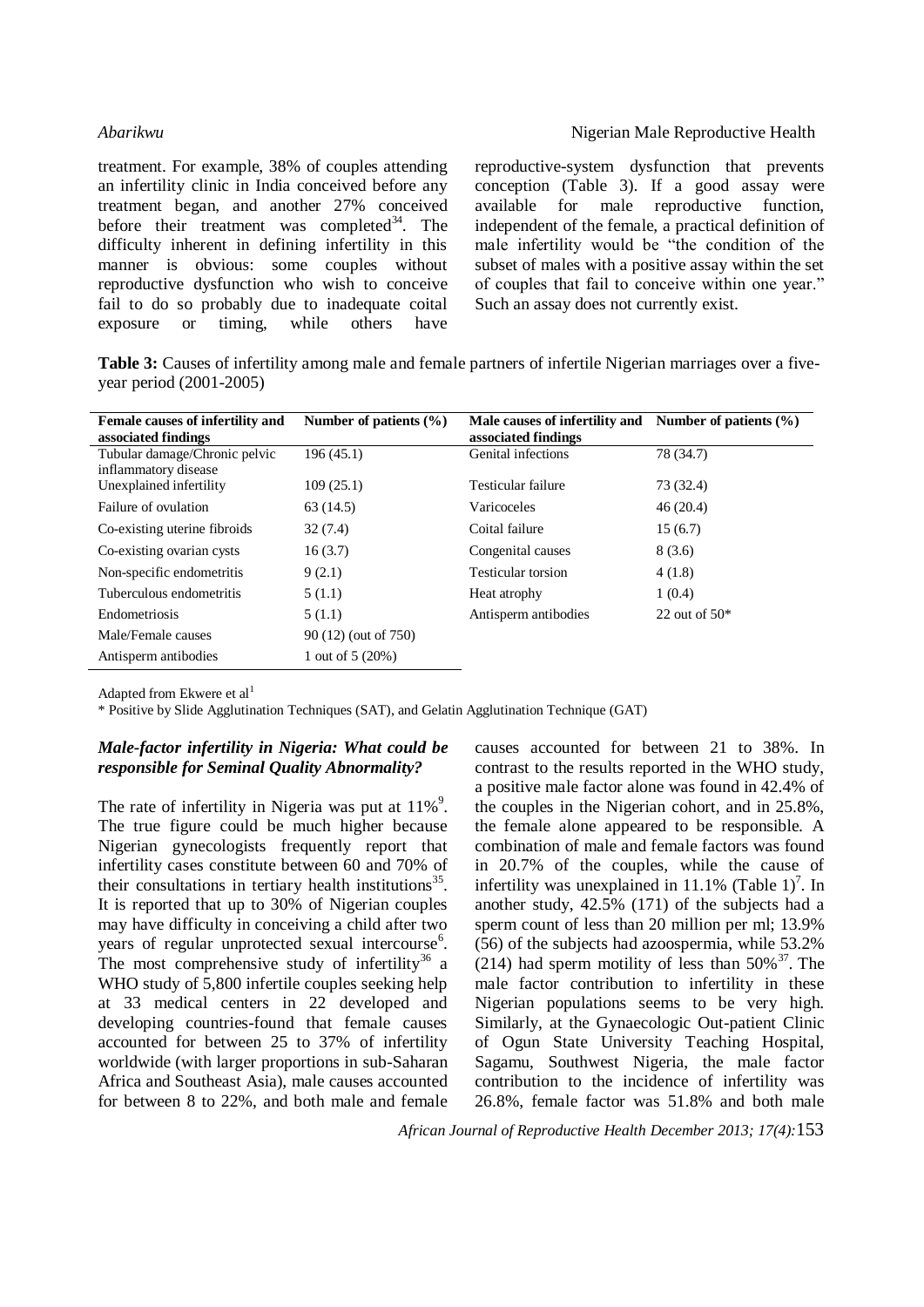and female factors were contributory in 21.4% cases and the incidence of infertility was found to be  $14.8\%$ <sup>38</sup>. The results of the semen analysis of one thousand, one hundred and ten (1,110) males attending an infertility clinic at the University of Nigeria Teaching Hospital (UNTH) Enugu, Eastern Nigeria showed that the aetiology of male infertility in the population seem to be unrelated to sperm volume but related to sperm count, motility and morphology<sup>39</sup>.

A follow-up community-based study of 17 males, whose female partners had been reported as being infertile, showed that eight males (47%) had severe semen abnormalities that could have been responsible for the infertility reported in their female partners<sup>40</sup>. Other studies have also shown that azoospermia was present in 6.6% of males attending a general infertility clinic and 35% in those attending male infertility clinics $41$ . The failure of spermatogenesis and obstruction of the ductal system particularly the vas deferens were reported as the causes of the azoospermia and that the obstruction of the vas deferens was not a major cause of azoospermia<sup>42</sup>. It was reported that infection of the seminal fluid was the major cause of azoospermia in infertile males as infection is known to damage the vas deferens and seminiferous tubules thereby affecting the circulating levels of follicle stimulating hormone (FSH), luteinizing hormone (LH), and testosterone<sup>43</sup>. One study in an African nation reported that azoospermia was present in 31% (192) and oligospermia in 69.40% (413) infertile African males (595) attending male infertility clinics. The azoospermia was caused by obstruction to the vas deferens and/or epididymis in 44% of cases and testicular lesions in the remaining 56% of cases, whilst the oligospermia was caused by obstruction to the vas deferens and/or epididymis in 4.7% of cases and testicular lesions in  $85.3\%$ <sup>44</sup>. A similar result was observed in an infertility clinic in Lagos and Ibadan, Southwestern Nigeria as reported in Ogunbanjo et al.<sup>45</sup> It is now thought that post bacterial infections and idiopathic testicular pathology are common causes of azoospermia in Nigeria<sup>43</sup>. Additionally, a descriptive analysis of the seminal patterns of infertile males at the University College Hospital, Ibadan, in South-west Nigeria showed that

### *Abarikwu* **Nigerian Male Reproductive Health Nigerian Male Reproductive Health**

asthenozoospermia was the most common seminal quality abnormality<sup>46</sup>. The study that was done at the Nnamdi Azikiwe University Teaching Hospital in South-east Nigeria showed that oligozoospermia (35.9%) and asthenozoospermia (32.3%) were the most common aetiological factors responsible for male infertility (Table  $4$ )<sup>7</sup>. Similarly, 70% of the study population (170) in a study conducted in a private fertility clinic in Abakaliki, Eastern Nigeria, had low sperm count with significantly high defective parameters (64%). Asthenozoospermia and teratozoospermia were the major abnormal parameters recorded. Higher prevalence of oligospermia was found in the civil servants and the oligospermic semen (38%) was associated with bacterial infection<sup>2</sup>. These data seem to suggest that abnormal semen quality remains a significant contribution to overall infertility in the Nigerian environment may be associated with genital infections.

**Table 4:** Semen abnormality of the infertile Nigerian male partners

| <b>Male Factor</b>                           | <b>Number of cases</b><br>$N = 198 \%$ |       |
|----------------------------------------------|----------------------------------------|-------|
| Azoospermia                                  | 34                                     | 17.2  |
| Oligozoospermia                              | 71                                     | 35.9  |
| $(< 20$ million sperms per ml)               |                                        |       |
| Asthenozoospermia                            | 64                                     | -32.3 |
| (Motility $< 60\%$ with normal count)        |                                        |       |
| Mixed pathology                              | 29                                     | 14.6  |
| (Oligo $\pm$ astheno $\pm$ teratozoospermia) |                                        |       |

Source: Ikechebelu et al<sup>7</sup>

### *The role Infections play in male infertility in the Nigerian Environment*

Studies have observed that testicular biopsies from infertile Nigerian men showed a variety of pathological conditions; the most prevalent was hypospermatogenesis. Patients without testicular biopsies had clinically detectable testicular or epididymal abnormalities. There was a higher incidence of inflammatory testicular or prostatic conditions as compared with those found in Europeans, suggesting that inflammatory conditions contribute more to male infertility in Nigeria and other developing African nations<sup>45</sup>. In the study by Ogunbanjo et al.<sup>45</sup>. The seminal fluid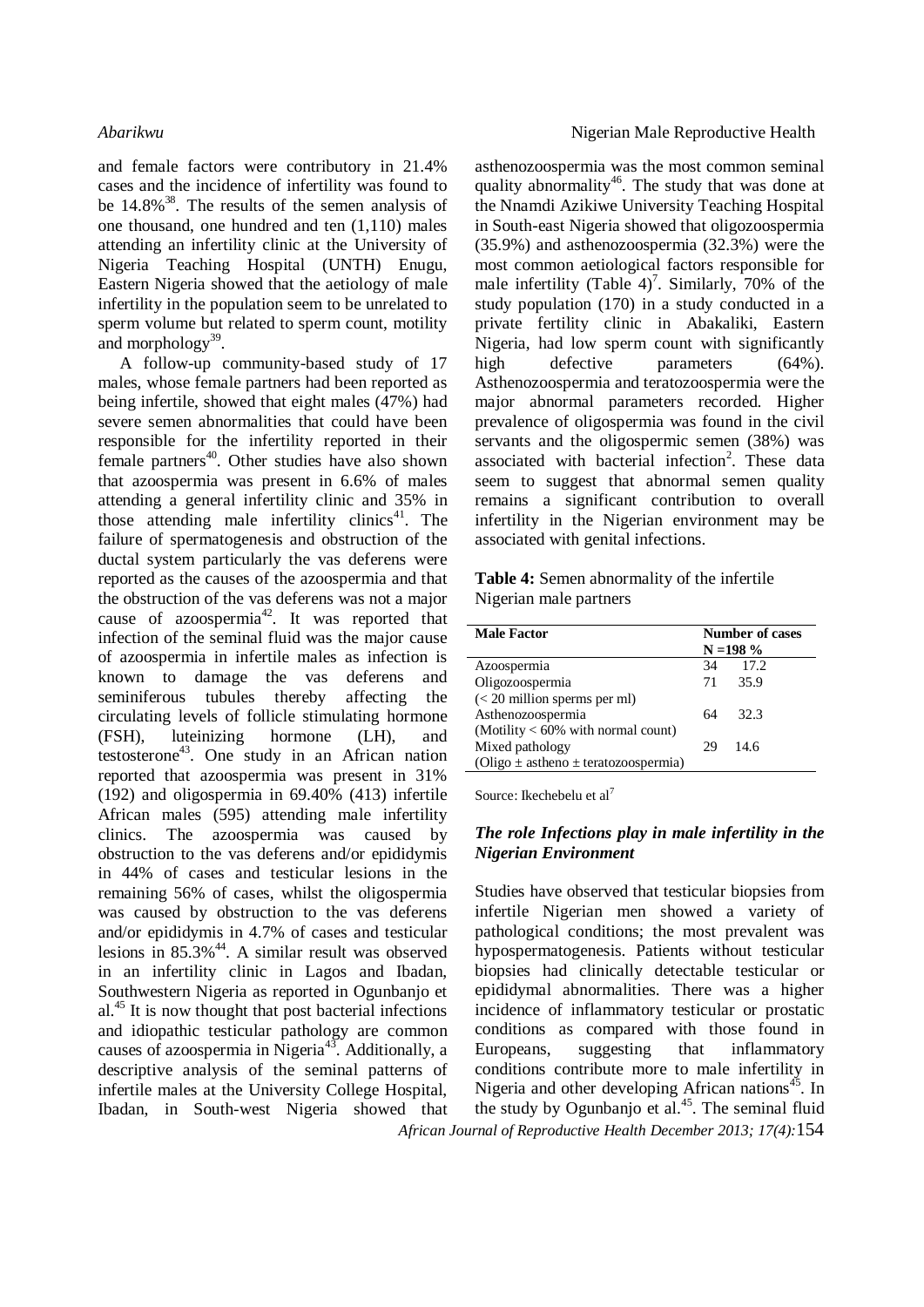from 782 infertile Nigerian males (Table 5) were examined over a period of ten years with respect to infective agents and indices such as sperm count, motility and the presence of a significant number of pus cells. Various infective agents were recovered from 7% of the patients, while in 25% of the remaining patients, a significant number of pus cells were present, with associated abnormal seminal fluid indices. The authors suggested that seminal fluids constituted an important medium for the spread of various infective agents, and that genital infections by these infective agents, sexually and non-sexually transmitted, may be responsible for a good percentage of infertility cases in Nigerian males.

**Table 5:** Results of Seminal fluid examination from infertile men over a 10-year study period

| No. examined                             | 782  |
|------------------------------------------|------|
| No. found with infective agents          | 54   |
| No. with evidence of infection*          | 22.1 |
| (i.e. pus cells $\geq$ 5/HPF)            |      |
| No. with $< 20 \times 10^6$ / ml count   | 562  |
| No. with $<$ 50% motility                | 622  |
| No. with infective agent but no pus cell |      |
| No. with no pus cells at all             | 30   |

Source: Ogunbanjo et al<sup>45</sup>

At  $\geq$  5/HPF, 72% and 86% showed < 50% sperm motility and a sperm count of < 20 x 10<sup>6</sup>/ ml, respectively. \* *Candida spp* 

Another study reported that testicular cancers accounted for 0.14% of the male biopsies in patients with suspected cases of testicular malignancies in Ilorin, Southwest Nigeria and may not be major contributory factors in male infertility in Nigeria<sup>47</sup>. In another study of  $456$  men who attended the sexually transmitted diseases clinic of the University of Ilorin Teaching Hospital, Ilorin because of infertility, it was found that 159 (34.8%) and 297 (65.2%), presented with primary and secondary infertility respectively and that the 7% bacteriospermia observed in the study may have contributed to the male infertility<sup>48</sup>. Similarly, at the fertility clinic of Olabisi Onabanjo University Teaching Hospital, Sagamu, in Western Nigeria, the overall prevalence of HIV infection among 110 women and 49 of their male partners was 8.2%, which was more than double the reported prevalence among the general population in Ogun State, Nigeria between January

*African Journal of Reproductive Health December 2013; 17(4):*155 2001 and December 2002. This has significant effect on the seminal volume while the other variable of semen quality was not affected. It appears that a higher prevalence of HIV infection is common among the infertile couples in the Western Nigeria and it may be advisable to have infertile couples screened for HIV based on the prevalence of HIV in sub-Saharan Africa<sup>49</sup>. It was also observed that sexually transmitted infections (STIs) had significant effects on the seminal quality of male partners of infertile couples during a five year study period (1993-1997) at the Gynecological and Urological units of Ife State Hospital branch of Obafemi Awolowo University Teaching Hospital complex Ile-Ife, Nigeria<sup>50</sup>. The association of STDs and urinary tract infections to the high rate of oligospermia and azoospermia was also reported in Onitsha, eastern Nigeria. In this study, Obiechina et  $al<sup>51</sup>$ . Analyzed the seminal fluid of 628 men attending an infertility clinic at St. Charles Borromeo Hospital, Onitsha between 1994-1998. The authors reported that 63% had normal sperm density, while 37% of the men, had sperm density less than 20 million per ml ejaculate. 6.2% of the patients were azoospermic. 44% of the patients had sperm motility that was less than 50% while 21% of the samples contained pathogens, with the most common pathogen being staphylococcus aureus in 46% (n = 60). Furthermore, in Calabar, Southern Nigeria, nearly 70% of all infertile men attending an infertility clinic gave a history of current or previous exposure to STIs and accounted for nearly 40% of all cases of azoospermia<sup>52</sup>. . Additionally, mycoplasma and ureaplasma species were isolated in the semen samples of 54 married men in their fourth decade of life (30-39) and having problems of infertility and with sperm counts less than 20 million/ $ml^{53}$ . In view of the potential role of ureaplasma urealyticum in reproductive failure, samples of semen from 100 Nigerian males were cultured in oxoid mycoplasma broth. In 39% of the patients, Ureaplasma urealyticum was cultured. Of those with positive culture, 92.3% were infertile patients. Five sub fertile males with sperm concentrations of 20-35 million/ml achieved pregnancy with their partners after eradication of the ureaplasma urealyticum by a course of tetracycline<sup>54</sup>. Apparently, ureaplasma urealyticum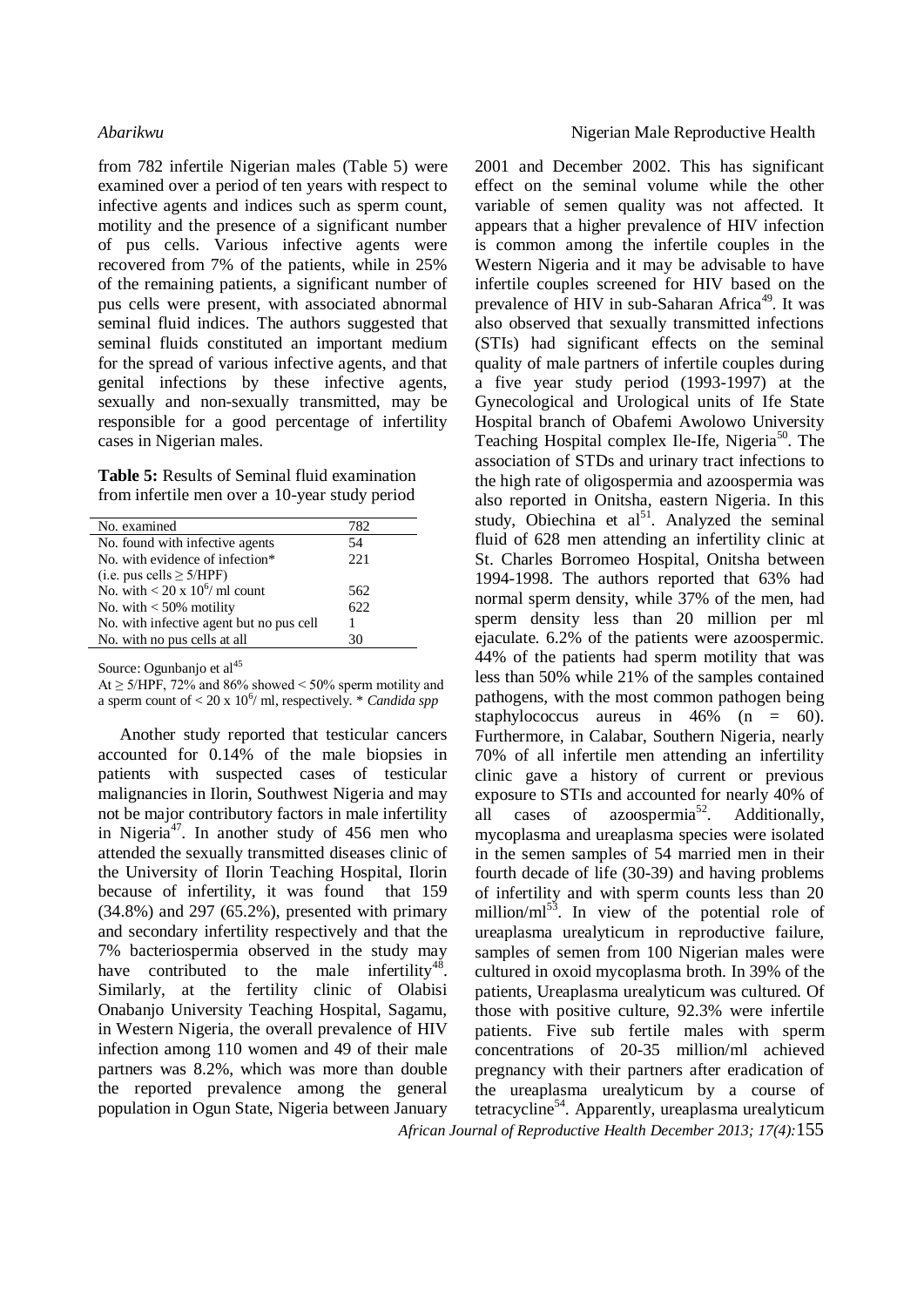could attach to sperm cells and this may have an inhibitory effect on fertilization. The aetiology of male infertility in the Nigerian population studied seems to be related to the influence of genital mycoplasma and ureaplasma species on sperm count. Infections in the male genito-urinary tract including infections of the epididymis, seminal vesicles, prostate, bladder and urethra are known to play a major role in many cases of infertility<sup>55</sup>. The exact extent of the role they play is largely unknown because of the lack of suitable diagnostic criteria coupled with the asymptomatic nature of many infections. The presence of antisperm antibodies is considered to be a good indicator of a chronic infection in the absence of other clinical findings.

There are also a wide variety of bacteria, viruses, and other organisms which can infect the male genito-urinary system. Chlamydia is now recognized as the most common and the most critical of infection in the male genitourinary tract<sup>55</sup>. In men chlamydia is a major cause of acute non-bacterial prostatitis and urethritis. It is estimated that 28 to 71% of infertile men have evidence of a chlamydial infection<sup>55</sup>. Furthermore, a recent five year case-control study 150 fertile

and infertile Nigerian men reported that 42.7% of the infertile men had sperm count  $<$  5 million/ml (Table 6). The abnormal semen parameters were significantly associated with bacteria in cultures. The most common organisms grown were *Staphylococcus aureus, Streptococcus fecalis, Trichomonas vaginalis* and *Candida albicans*. The authors further observed that the infertile men were more likely to have bacterial organisms in semen cultures than fertile men<sup>56</sup>. Sexually transmitted infections (STIs) may be important local factors for male infertility in Nigeria, and has been poorly investigated for its association with male infertility in Nigeria. Several sexually transmitted bacteria such as *Neisseria gonorrheae* and *Chlamydia trachomatis* are also highly prevalent in Nigeria<sup>56</sup>, which are known to damage the male genital tract. The number of infertile men attending STI clinics in Nigeria is also high $56$ . This would be relevant in relationship between previous exposure to STIs and infertility in Nigerian men. In conclusion, infection play an important role in the aetiology of male infertility and the high prevalence of male infertility in Nigeria is often compounded by infection of the genital area particularly STIs.

**Table 6:** Results of Semen analysis of fertile and infertile Nigerian men over a period of four (4) years (1999-2003)

| <b>Variables</b>           | Fertile        |               | <b>Infertile</b> |               | ${\bf P}$ |
|----------------------------|----------------|---------------|------------------|---------------|-----------|
|                            | N              | $\frac{0}{0}$ | N                | $\frac{0}{0}$ |           |
| <b>Semen concentration</b> |                |               |                  |               |           |
| $>$ 20 million/mL          | 145            | 96.7          | 12               | 8.0           |           |
| $>$ 10-20 million/mL       | 5              | 3.3           | 15               | 10.0          |           |
| $> 5-10$ million/mL        |                |               | 17               | 11.3          |           |
| $<$ 5 million/mL           |                |               | 64               | 42.7          |           |
| Azoospermia                |                |               | 42               | 28.0          | < 0.001   |
| <b>Sperm motility</b>      |                |               |                  |               |           |
| $> 50\%$                   | 147            | 98.0          | 26               | 17.3          |           |
| 30-50%                     | 3              | 2.0           | 23               | 15.3          |           |
| < 30%                      | $\overline{a}$ |               | 59               | 39.4          |           |
| Azoospermia                |                |               | 42               | 28.0          | < 0.001   |
| <b>Viable form</b>         |                |               |                  |               |           |
| $\Omega$                   |                |               | 13               | 8.7           |           |
| $> 50\%$                   | 132            | 88            | 25               | 16.7          |           |
| 30-50%                     | 17             | 11.3          | 35               | 23.3          |           |
| $< 30\%$                   | 1              | 0.7           | 35               | 23.3          |           |
| Azoospermia                |                |               | 42               | 28.0          | < 0.001   |
| Semen culture              |                |               |                  |               |           |
| No bacteria growth         | 113            | 75.3          | 82               | 55.0          |           |
| Positive bacterial growth  | 37             | 24.7          | 68               | 45.0          | < 0.001   |

Source: Okonofua et al<sup>56</sup>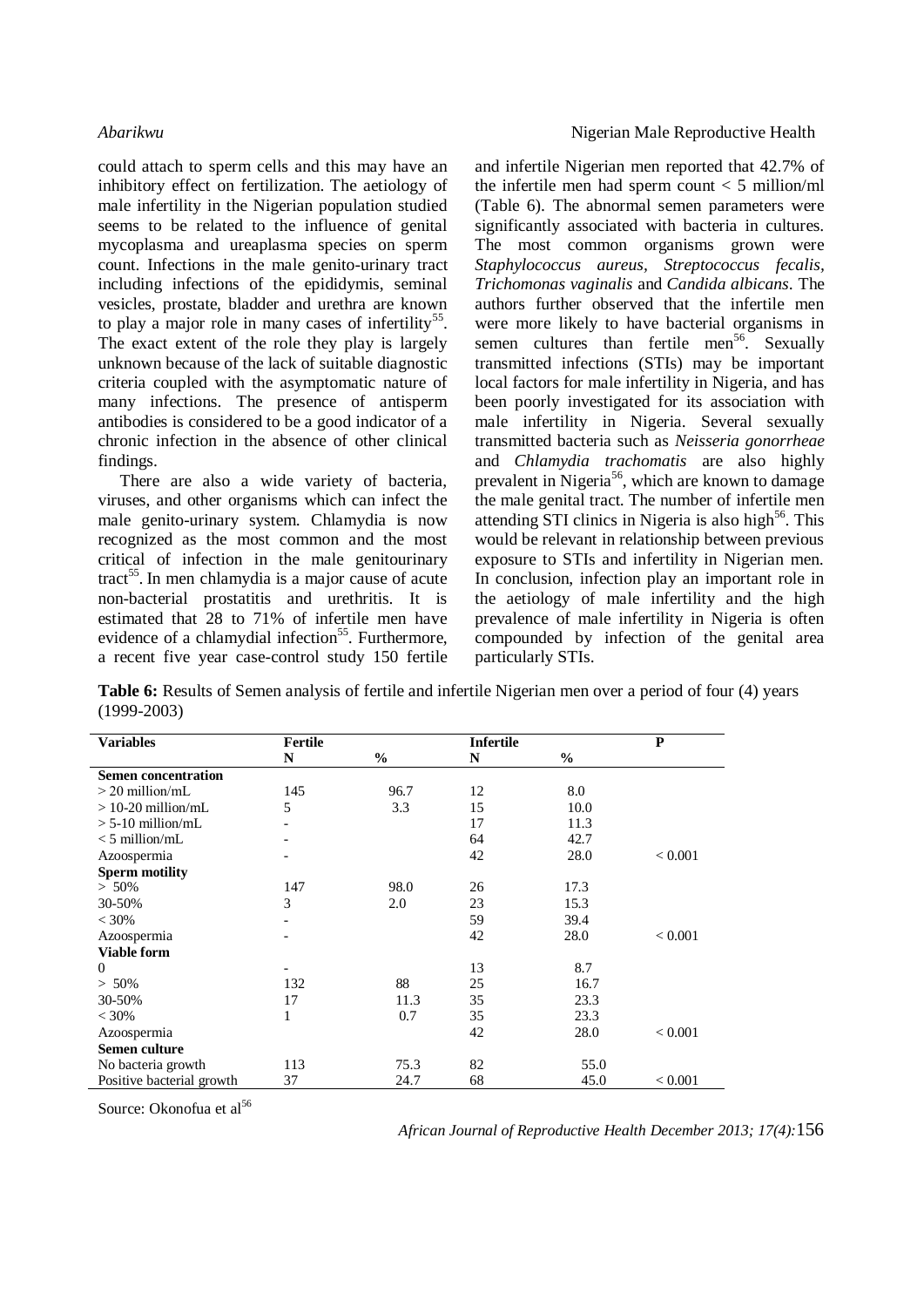### *The prevalence of endocrinopathy among infertile Nigerian men*

Endocrinopathy is the presence of an abnormality in the serum hormonal panel without necessarily implying a primary endocrine cause of infertility. To determine the pattern of hormonal abnormalities and testicular pathology in azoospermic male Nigerians in Kano, Northern Nigeria, semen samples from consecutive azoospermic infertile males attending the fertility clinic at Aminu Kano Teaching Hospital, Kano, were analyzed over a period of six months, after which serum FSH, LH, testosterone and prolactin were assayed, and histological examination of testicular biopsies done. Of the 80 subjects studied, 32 (40%) had abnormal hormonal levels, 48 (60%) had normal hormonal values and 36 (45%) had evidence of testicular pathology. In another study, the same authors analyzed these hormones in a total of five hundred males, aged between 28 and 56 years over a period of 4 years (2001-2004). Hormonal abnormalities were detected in 22% of oligospermic, 41% of severely oligospermic, and  $43\%$  azoospermic subjects<sup>5</sup> . Similarly, an observational, retrospective study<sup>32</sup> conducted on 1,201 men (mean age of 35.7 years) in Northern Nigeria investigated for infertility at the University of Maiduguri Teaching Hospital, over a two-year period, (2004-2006) showed that 96 (7.9%), underwent hormonal assessment because of abnormalities of their sperm counts. 68 (71%) patients had primary infertility and 72 (75%) had azoospermia. 88 (92%) patients had abnormal hormonal assays, giving a prevalence of endocrine abnormality of 7.3% (Table 7). Therefore, endocrinopathy is also common among infertile Nigerian men as with their counterparts elsewhere. However, the prevalence of endocrinopathy of 7.3% was lower than that reported from Kenya<sup>58</sup>, an African country, but higher than that reported from Brazil a developing country like Nigeria<sup>59</sup>. However, it was within the range reported in the literature<sup>60</sup>. The majority (71%) of the patients in the study population were found to have primary infertility, which was similar to the study from the Southeastern part of Nigeria<sup>7</sup> and another study conducted in the United Kingdom<sup>61</sup> However, a report from Ile-Ife in Southwestern Nigeria showed a preponderance of secondary infertility<sup>62</sup>. This may be related to the adverse effects of lifestyle factors in Southwestern Nigeria. The azoospermia reported in Geidam et  $al<sup>32</sup>$  was higher than that reported in a previous study in the same hospital<sup>62</sup>, a Southwestern Nigerian study<sup>50</sup> and another study conducted in Ghana<sup>44</sup>. The study population consisted of only patients with azoospermia and severe oligospermia and that could be the reason for the high percentage of azoospermics observed in their study. Overall, these data suggest that endocrine abnormalities are common in azoospermic infertile Nigerian males.

**Table 7:** Age group, type of infertility, sperm counts and endocrinological diagnosis of subjects evaluated for infertility in Northern Nigeria.

| <b>Demographical profile</b>      | No. $(\frac{6}{10})$ (n= 96) |
|-----------------------------------|------------------------------|
| Age group (years)                 |                              |
| < 25                              | 4(4.2)                       |
| $25-40$                           | 73 (76.0)                    |
| >40                               | 19 (19.8)                    |
| Mean (range)                      | 35.7 (22-52)                 |
| <b>Type of infertility</b>        |                              |
| Primary                           | 68 (70.8)                    |
| Secondary                         | 28 (29.2)                    |
| Sperm count (million/ml)          |                              |
| 0 (azoospermia)                   | 72 (75)                      |
| $\leq 5$                          | 24 (25)                      |
| <b>Endocrinological diagnosis</b> |                              |
| Hypergonadotropic hypogonadism    | 40 (41.7)                    |
| Hypogonadotropic hypogonadism     | 4(4.20)                      |
| Partial androgen resistance       | 12(12.5)                     |
| Germinal epithelial failure       | 24 (25.0)                    |
| Hyperprolactinaemia               | 8 (8.30)                     |
| Normal                            | 8 (8.30)                     |

Source: Geidam et al<sup>32</sup>

### *Risk Factors that may be Responsible for the Decreasing Male Fertility*

### *Effects of Toxic Metals Exposure and smoking on Male Fertility*

A number of epidemiological studies provided equivocal results concerning the effects of lead and cadmium on hormone concentration, male infertility and sperm parameters <sup>63</sup>. Geographic differences in the amount of naturally occurring cadmium have been correlated with incidence rates of prostate cancer<sup>64</sup>. Major changes in the levels of toxic elements in seminal fluid have been related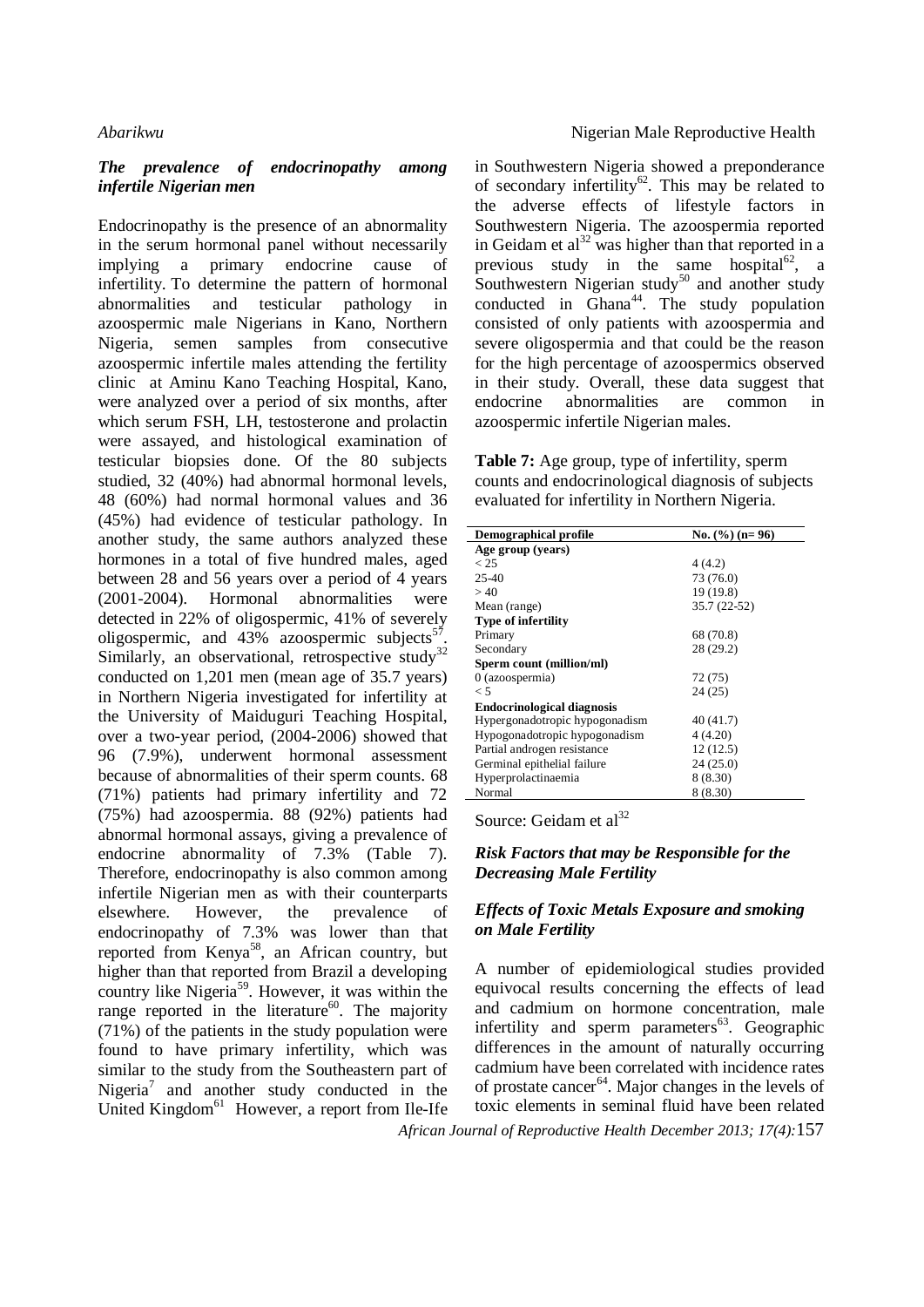to abnormal spermatozoa function and fertilizing capacity<sup>65</sup>. Cadmium has been detected in significantly high level in serum of men who were smokers and implicated this metal as one of the causes of asthenoteratozoospermia<sup>65</sup>. Nigerian environments have been reported to be highly polluted by toxic metals, especially lead and cadmium<sup>66</sup>. Cigarette smoking is an important variable when considering the effect of both lead and cadmium exposure on human health. A single cigarette has been reported to contain 1.5 µg of cadmium. Moreover, one tenth of the metal content of a cigarette is inhaled $67$ . The incidence of unwilling exposure to second-hand cigarette smoke is very high in Nigeria. Unlike in most developed countries, there are no smoking restrictions in public places in Nigeria except hazardous areas such as petrochemical filling stations. In a recent study, the relationship between Cd levels and spermatograms or the hypothalamicpituitary-gonadal (HPG)–axis and the correlation of serum and seminal plasma Cd levels with semen characteristics and hormone levels was evaluated in 60 infertile Nigerian men. The serum and seminal plasma Cd levels were increased in azoospermic men in comparison to

oligozoospermic and control subjects while a significant negative correlation was observed between serum Cd level and all examined biophysical semen characteristics except sperm volume. A positive correlation between seminal plasma Cd and FSH was also observed. The results demonstrate the role of cadmium in infertility in male Nigerians<sup>66</sup>. Cumulative evidence suggests that cigarette smoking may have a deleterious effect on male fertility by reducing sperm production, motility and increasing the number of abnormal sperm<sup>68</sup>. Smokers are 60% more likely to be infertile than non-smokers. Cigarette smokers were also shown to have higher levels of circulating estradiol and decreased levels of LH, FSH and prolactin than non-smokers, all of which can negatively impact spermatogenesis<sup>68</sup>. Smokers with low prolactin levels also demonstrated defects in sperm motility<sup>68</sup>. Other heavy metals including mercury and chromium may have implications for reproductive dysfunction (Table 8) but there is limited evidence to show that human exposure to mercury and chromium has deleterious effects on the male reproductive system, therefore available data in this regards appear inconclusive and need further study $69,70$ .

**Table 8:** Effects of exposure to chemical agents on male fertility

| <b>Substance</b> | <b>Effect</b> |                                         | <b>References</b>                   |
|------------------|---------------|-----------------------------------------|-------------------------------------|
| Metals           | Lead          | Reduced sperm count and motility        | Roy Chowdhury et al <sup>69</sup>   |
|                  |               | Spontaneous abortions, Birth defects    | Telisman et al $^{120}$             |
|                  |               | Reduction in fertility                  | Matthies et al <sup>121</sup>       |
|                  |               | Spermatogenesis impairment              | Kumal <sup>122</sup>                |
|                  | Cadmium       | Reduced semen quality                   | Telisman et al $^{120}$             |
|                  | Chromium      | Changes in semen quality                | Li et al <sup>70</sup>              |
|                  |               | Testicular atrophy                      | Kumal <sup>122</sup>                |
|                  | Mercury       | Decreased sperm count, terato/astheno   | Kumal $122$                         |
|                  | zoospermia    |                                         | Matthies et al <sup>121</sup>       |
|                  |               | Impaired fertility index                |                                     |
| Pesticides       | <b>DBCP</b>   | Decreased sperm count, Azoospermia      | Potashnik et al <sup>123</sup>      |
|                  |               | High serum LH and FSH and infertility   | Kumal <sup>122</sup>                |
|                  |               |                                         | Slutsky et al $^{71}$               |
|                  |               | Testicular dysfunction                  | Kumal <sup>122</sup>                |
|                  | $2, 4-D$      | Astheno/teratozoospermia                | Lerda and Rizzi <sup>73</sup>       |
|                  | Carbaryl      | Decreased sperm function                | Petrelli <sup>124</sup>             |
| Plasticizers     | DPrP, DPP     | Decreased fertility, testicular atrophy | Foster et al <sup>84</sup>          |
| Mycotoxins       | Aflatoxins    | Astheno/teratozoospermia                | Then et al $85$                     |
| Alcohol          |               | Changes in hormone production           | Emanuele and Emanuele <sup>94</sup> |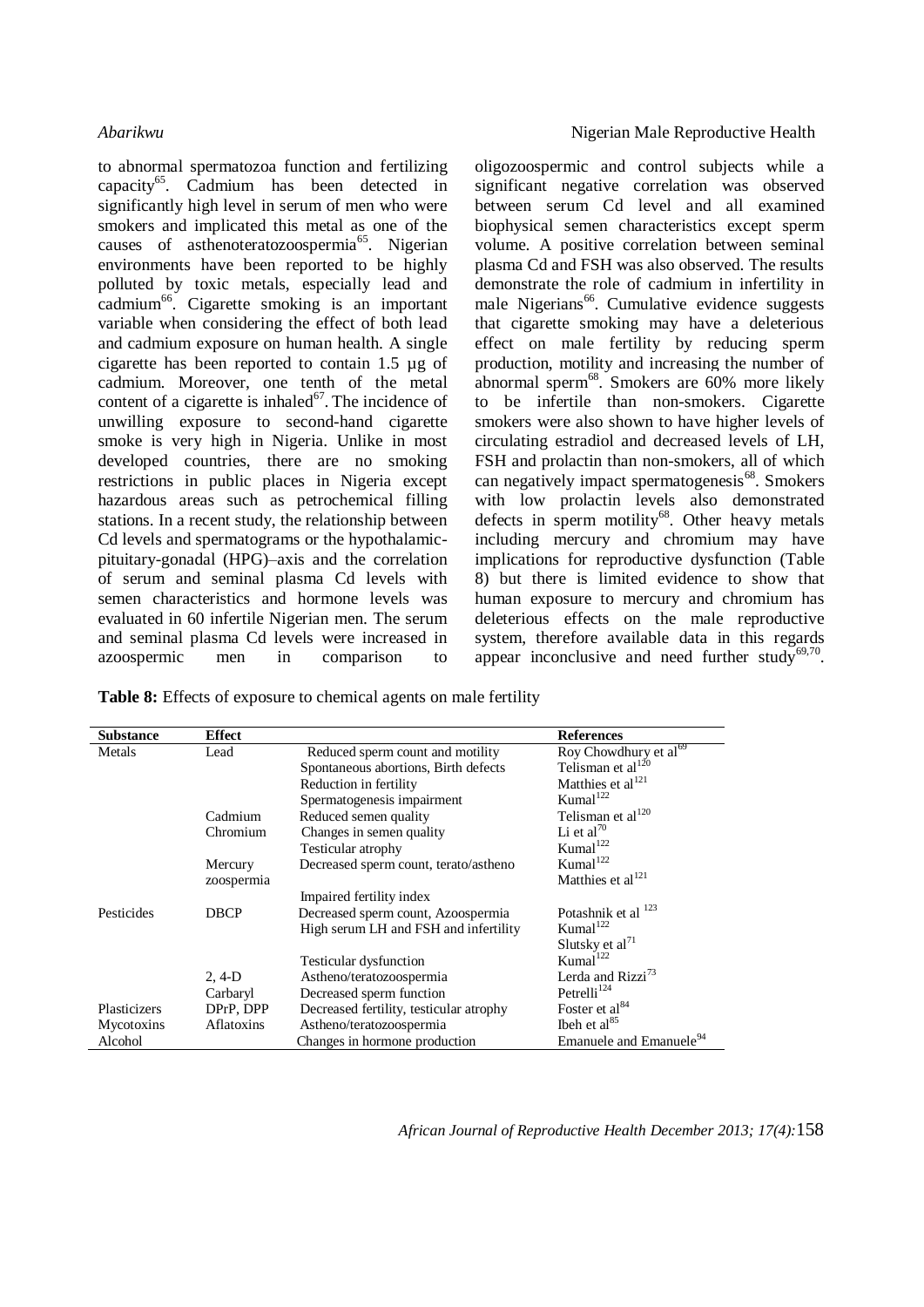### *Exposure to Pesticides, Industrial Chemicals and mycotoxins*

The spermatotoxic effects of dibromochloropropane (DBCP), a nematocide widely used in agriculture was reported in the early 1960's in rodents by animal toxicologist but their reports went essentially unnoticed until the late 1970's when oligospermia and azoospermia were reported in manufacturing plant workers and pesticides applicators $71$ . It was noted that there was limited childbearing among the workers after they started working in DBCP production. About half of the DBCP-exposed azoospermic men remained that way for many years suggesting that all of the stem spermatogonia may have been compromised. 71 Others experienced a recovery in their sperm count, but in some cases the recovery did not occur until 3 to 6 years later<sup>71</sup>. Furthermore, the men had high levels of FSH and LH in serum indicating that DBCP action is directly on the Leydig cells causing alterations in androgen production and action $^{71}$ .

Other pesticides such as Dichloro-diphenyltrichloroethane (DDT), endosulphan; and organophosphorus pesticides i.e. malathion, methyl-parathion, dimethoate, monocrotophos, phosphamidon and quinalphos; synthetic pyrethroids such as fenvelrate and cypermethrin have been reported to show male-mediated adverse reproductive outcome such as abortion, stillbirths, neonatal deaths, congenital defects, e.t.c. among occupationally exposed workers<sup>72</sup>. A significantly higher level of asthenozoospermia and teratozoospermia was found in 2, 4 dichlorophenoxy acetic acid exposed workers as compared to unexposed control subjects<sup>73</sup>. Pesticides with oestrogen-mimetic properties including dichlorodiphenyldichloroethylene, a major metabolite of DDT, dieldrin, lindane and pentachlorophenol have been shown to decrease sperm counts in man<sup>74</sup>. Atrazine, a widely used chloro-s-triazine herbicide, has also been reported to reduce semen quality in men<sup>75</sup> and also in animal models<sup>76</sup>. The direct effect of atrazine on rat testicular cells has also been demonstrated *in vitro* and was reported as the mechanism responsible for spermatogenesis abnormality in rats<sup>77-79</sup>. Although DDT production has been

banned in the United States for more than two decades, new factories are still being built to produce DDT in some developing nations. The presence of these chemicals in some developing countries is of concern since they are probably accumulating to harmful levels. Because of its persistence (it has a half-life of about 100 years) and it's recycling in food chains especially in fats, DDT is detectable in the body fat of most people $^{80}$ . Vinclozolin, a fungicide used on many types of fruits and vegetables, has been shown to be a potent anti-androgen, blocking the effects of the male sex hormones and resulting in demasculinisation of male offsprings which is accompanied by a decrease in sperm count in the exposed<sup>81</sup>. Dioxin (2,3,7,8-Tetrachlorodibenzo-pdioxin), the most toxic man-made chemical, can block the action of estrogens under certain conditions and thus decrease Sertoli cell number  $82$ . There is a significant relationship between the number of Sertoli cells and the number of spermatozoa<sup>83</sup>. Therefore any factor that could alter the Sertoli cell multiplication and differentiation during testis development, during fetal life or before puberty, or irreversibly damage the Sertoli cells after puberty, will reduce the number of spermatozoa produced by the testis.

The anti-fertility effects of phthalate esters (Table 8) have been demonstrated in animal and human studies and were associated with decreased weight of the testis and epididymis, decreased epididymal sperm concentration, and increased seminiferous tubule atrophy<sup>84</sup>. Ibeh et al.<sup>85</sup> first reported higher concentrations of aflatoxin B1 (AFB1) in the semen of infertile Nigerian men than those in fertile controls and concluded that the consumption of AFB1 contaminated diets may predispose to male infertility in Nigeria<sup>85</sup>. Over 5 billion people in developing countries worldwide are at risk of chronic exposure to AFB1 through food products contaminated by the fungal molds. The Infertile men with aflatoxin in their semen showed a higher percentage of spermatozoal abnormalities (50%) than the fertile men (10- 15.0%). In animals fed with AFB1 contaminated feeds, the deleterious effects on the spermatozoa of affected rats, produced features that resemble those seen in semen of infertile men exposed to aflatoxin $85$ . From the above data, it is plausible that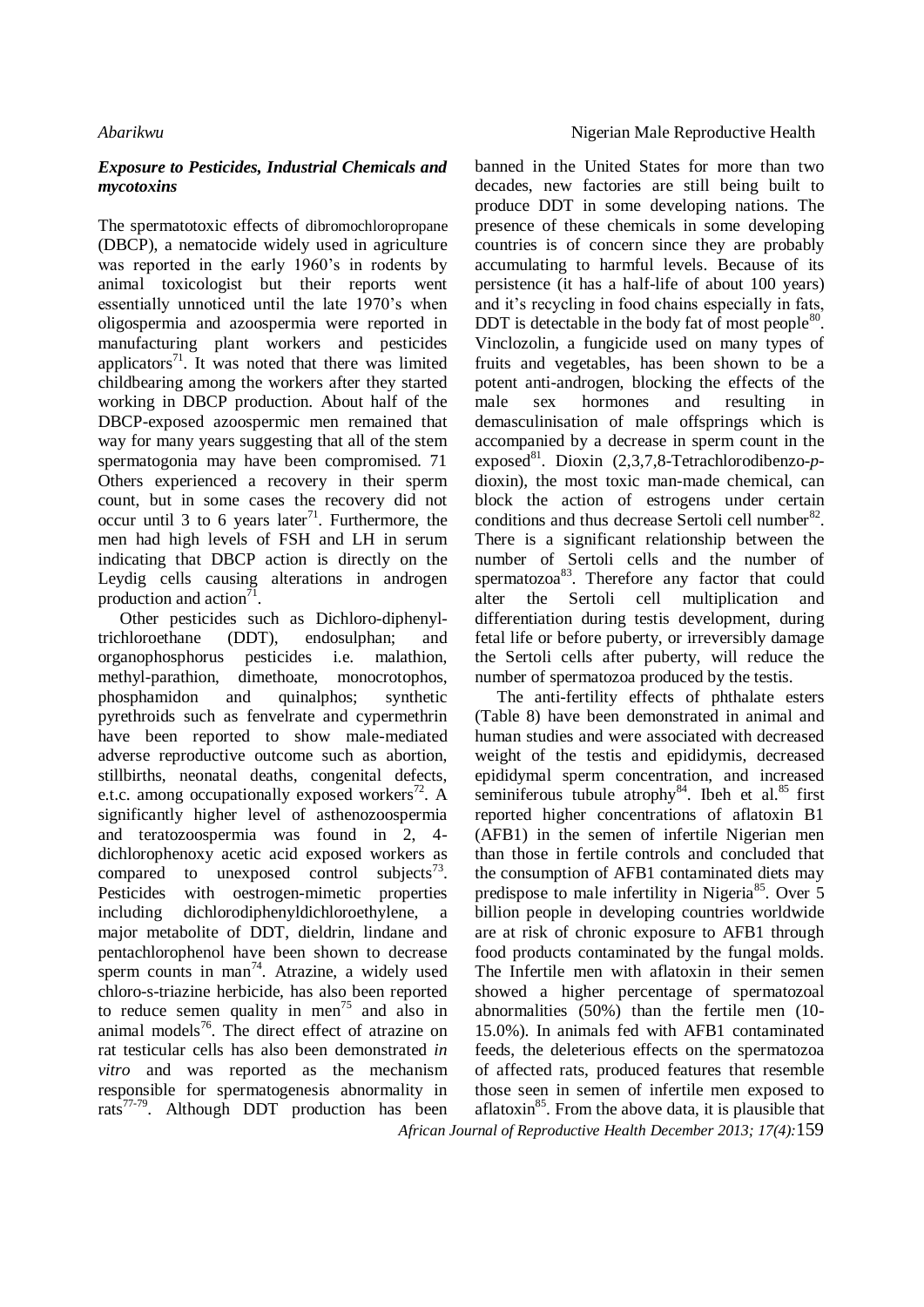pesticides, industrial chemicals, and contaminants of food such as aflatoxins might produce some adverse reproductive health effects in humans, and might be implicated in the declining fertility of the males. In developing nations such as in Nigeria, where regulations on the use and disposal of these chemicals are less restricted than in developed nations, exposure may be greater, and risks may be higher. Furthermore, locally endemic factors such the consumption of aflatoxin contaminated food products may be important in the causation of male infertility in Nigeria.

### *Nutritional Considerations*

Numerous antioxidants nutrients such as vitamin C, vitamin E, glutathione and coenzyme  $Q_{10}$  have been documented in several studies as having modulatory effects on sperm parameters<sup>86</sup>. These positive effects may not be observed in Nigeria because of the well-recognized deficiency of protective micronutrients in this sub-region $87$ . Studies have shown that the concentration of ascorbic acid in seminal plasma directly reflects dietary intake, and lower levels of vitamin C may lead to infertility and increased damage to the sperm genetic material<sup>88</sup>. Very little is known about vitamin C status in Nigerian males with impaired fertility.

Ebesunun et al. <sup>89</sup> determined ascorbate levels in the plasma of 27 Nigerian males with inadequate spermatogenesis. There were significant decreases in the seminal and plasma ascorbic acid concentrations in the males who had inadequate spermatogenesis compared with the control values. The plasma low density lipoprotein and triglyceride concentrations were significantly high in all the patients. However, the plasma lipid and lipoprotein levels did not demonstrate any definite pattern with respect to sperm characteristics. The authors concluded that semen ascorbate levels may play a significant role in reduced sperm characteristics in these patients<sup>89</sup>. Selenium and glutathione are essential to the formation of phospholipid gluthathione peroxidase, an enzyme present in spermatids, which becomes a structural protein comprising over 50% of the mitochondrial capsule in the midpiece of mature spermatozoa. Deficiencies of either substance can lead to

instability of the mid-piece, resulting in defective motility<sup>86</sup>. It was reported that normospermic infertile patients from Nigerian male partners of infertile marriages, exhibited higher serum manganese levels when compared with oligospermic and azoospermic men which may have effects on sperm count concentration<sup>90</sup>. Akinloye et  $a!^{91}$  correlated the selenium concentrations in oligo/azoospermic men with the spermatogram and hormonal levels in order to determine their relationship and significance in male infertility. The serum levels of selenium were found to be significantly increased in oligospermic compared to azoospermic subjects and controls whereas the seminal plasma levels were significantly higher in azoospermic compared to oligospermic subjects and controls. A significant inverse correlation was also observed between serum selenium level and sperm count. Similarly, seminal plasma selenium correlated with spermatozoa motility, viability, and morphology. Serum selenium levels show positive correlation with the serum testosterone levels. There appears to be a physiological balance in the distribution of selenium in serum and seminal plasma compartment of control males which might have a significant influence on spermatogenesis if compromised.

# *Other risk factors for male-factor infertility*

Other risk factors for male infertility include chemotherapeutic agents, radiation exposure, and a variety of pharmaceutical agents that act either as direct spermatotoxins or through a steroidal pathway. Other equally important factors with high prevalence in Nigeria include previous exposure to drugs, concurrent medical illnesses, as well as surgical procedures, such as hernia repairs and the use of native medications. Common drugs known to impair male fertility include cimetidine, sulfasalazine, nitrofurantoin, cannabis, and androgenic steroids $92$ . Men and women around the world are exposed to the effects of nicotine, alcohol, caffeine, and other chemically active substances every time they smoke a cigarette, have a beer, or drink a cup of coffee. These habits may pose a problem for men with borderline fertility<sup>93</sup>. Several studies reported that alcohol is the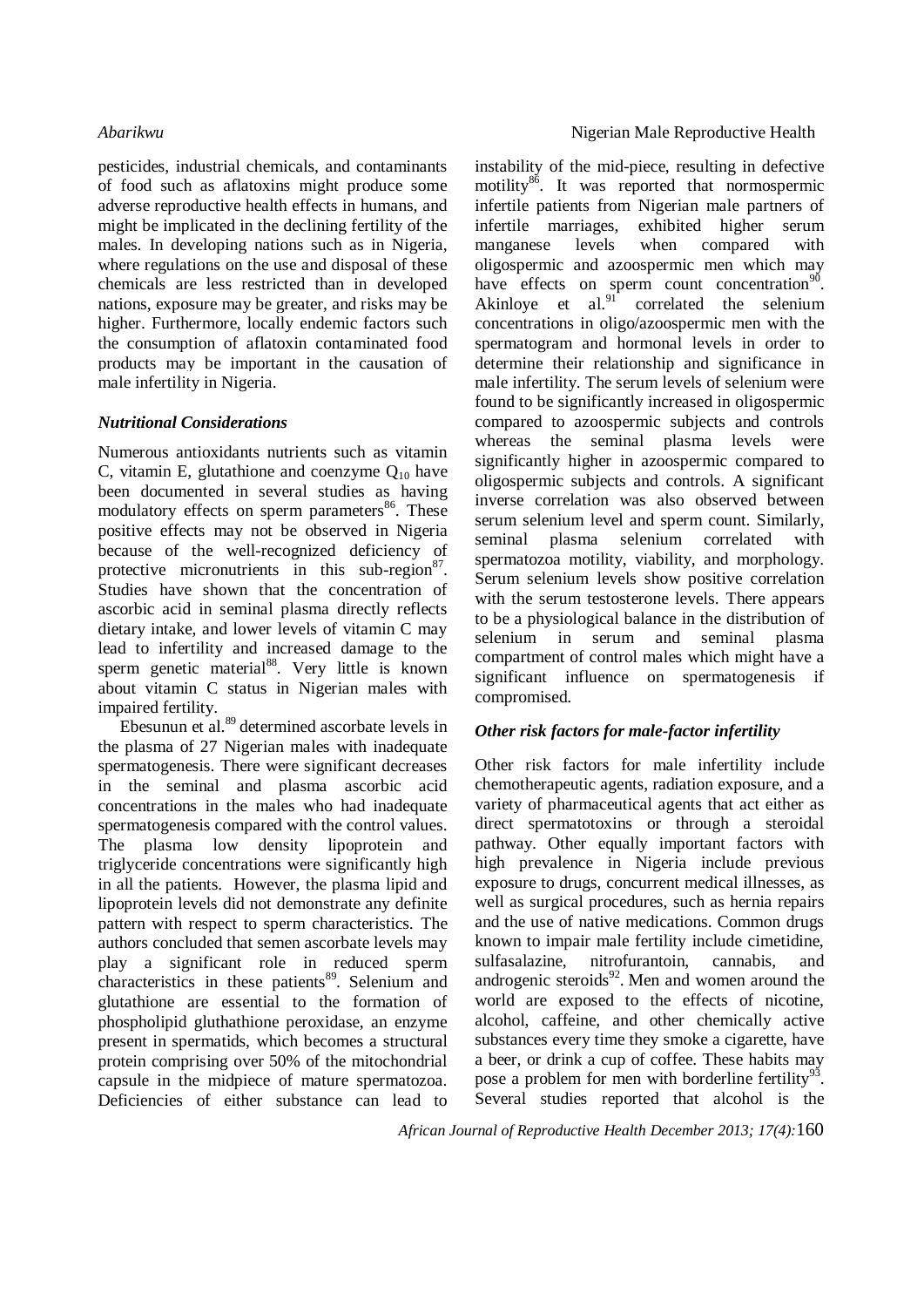principal cause of hypogonadism seen in alcoholic men and could cause testicular failure<sup>94</sup>. Therefore it is possible that the increased consumption of alcohol among men today could be a contributory factor to the global fertility crisis the human species is facing. Whether nicotine results in impaired male fertility is controversial; however, because of its negative effect on erectile function, nicotine use is discouraged in men attempting to conceive with their partners<sup>95</sup>. There is also the risk of STI, which are either not treated or treatment by sufferers not adequate, this result in poor spermatogenesis later.

A number of occupations are being reported as risk factors for male infertility. For example, an insult to spermatogenesis has been reported among professional drivers who are exposed to the products of fuel consumption, noise, vibration, emotional stress, physical load on the pelvic organs, and increased temperature in the pelvis because of prolonged sitting<sup>96</sup>. Intense exposure to heat in the workplace (for example, Nigerian men working in furnaces or in bakeries), long soaks in the bath tub, use of laptops, and excessive bicycling can cause the temperature in the scrotum to increase enough to impair sperm production. Another example is that of welders, who are exposed to heat, solvents, heavy metals and noise<sup>96</sup>. Also vulnerable to this risk are men who wear tight pants which hold the testes close to the body<sup>97</sup>. Noticeable improvement in sperm count has been observed when the tight underwear is discarded $97$ . Skin tight underwears are very popular among adolescent Nigerian males. Poor semen quality such as low sperm count and decreased sperm function has been reported in men exposed to occupational agents in the workplace. Occupational chemical agents with negative effect on fertility include heavy metals, pesticides and other agricultural agents, industrial chemicals, estrogens and estrogen derivatives are shown in (Table 8). Furthermore, global warming and increased temperatures may be affecting normal sperm production, as it is known that testicles are anatomically positioned on the exterior of males because sperm production is highly temperature dependent, particularly because spermatozoa which are susceptible to denaturation at high temperatures. However in countries with

hot climates the theory is not supported as birth rates are relatively high, e.g. India and Africa, so this factor has not been supported by evidence. With increasing ozone layer depletion due to the use of aerosols in the past and currently in some countries, more radiation is reaching the earth. Exposure to radiation has further increased with the invention of televisions, microwaves, x-rays, nuclear weapons and the construction of power stations. It has been demonstrated that radiation reduces sperm production in adult males<sup>98</sup>. The effects of radiation on sperm production are more pronounced in children and the effects are seen at lower doses than those seen in adults. Mumps viral infections in adolescent and adult males carry an up to 30% risk that the testes may become infected resulting in orchitis, epididymitis or epididymoorchitis, which can be quite painful; about half of these infections result in testicular atrophy, and in rare cases sterility can follow<sup>99</sup> Congenital abnormalities (cryptorchidism and testicular dysgenesis, congenital absence of the vas deferens); acquired urogenital abnormalities (obstructions, testicular torsion, testicular tumour, orchitis, urogenital tract infections; increased scrotal temperature (e.g. as a consequence of varicocele); and immunological factors are also widely accepted as causes of infertility.

Furthermore, in male infertility, the frequency of genetic factors is high and may be responsible for about 15% of infertile male subjects<sup>100,101</sup>. The possible relationship between androgen receptor gene CAG and GGN polymorphisms and reduced spermatogenesis have been reported in infertile Nigerian men (Table  $9)^{102}$ . The unique distribution in the polymorphism of the (GGN) repeats in the Nigerian population could suggest the possibility of a geographical diversity on male-factor contribution to infertility in the Nigerian population<sup>102</sup>. Other causes of male infertility includes, societal pressures leading to psychological problems. Psychological factors and stress-induced changes in heart rate and cortisol are predictive of a decreased probability of achieving a viable pregnancy<sup>96</sup>. Since stress is the brain-body connection, this raises the possibility that a history of high levels of cumulative stress associated with recurrent depression or anxiety may be an important causative factor. The pressure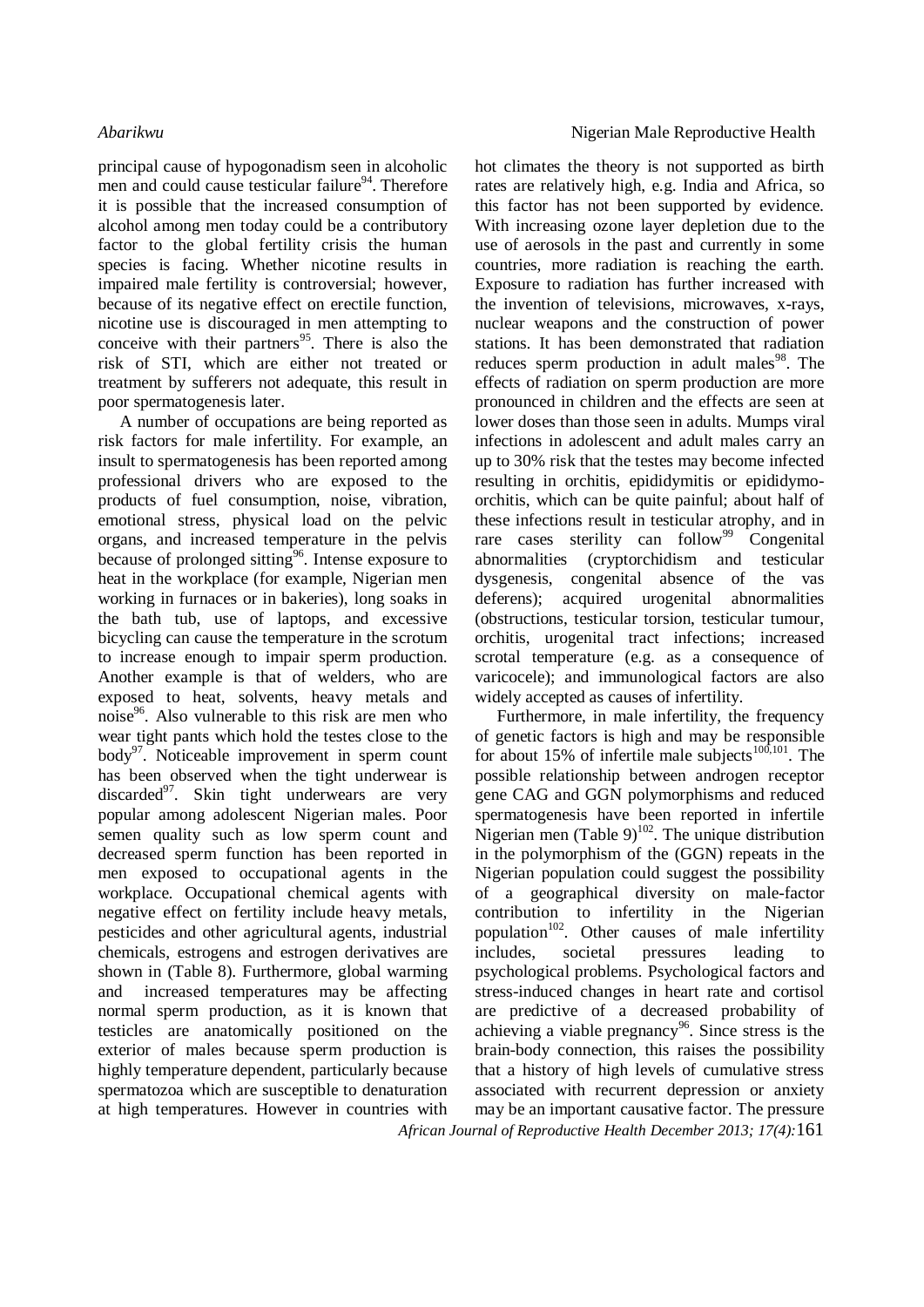### *Abarikwu* **Nigerian Male Reproductive Health**

even is more when the infertile couples see their friends and peers begin to have children while they are unable to have their own. This may push them to turn to infertility treatments. These treatments, whether done by traditional healers or medical professionals, can put additional stress especially on the woman. The stress is greatest when the couple has great faith that the treatments are going

to work but then fail. Thus, psychological stress can represent part of the aetiology of male infertility and can also be a result of the infertility itself. The significance of psychological stress as an independent aetiological factor in the current global male fertility crisis is increasingly being recognized but has not been supported by good studies $96,103$ .

| <b>Parameters</b>                       | Azoospermia     | Oligozoospermia  | <b>Control</b>   | $F$ /chi-q | $\mathbf{p}$ |
|-----------------------------------------|-----------------|------------------|------------------|------------|--------------|
|                                         | $(No = 20)$     | $(No = 40)$      | $(No = 38)$      |            |              |
| $A$ ge (yr)                             | $36.4 \pm 5.34$ | $38.65 \pm 6.13$ | $35.92 \pm 6.37$ | 2.15       | 0.123        |
| <sup>b</sup> Spermiogram                |                 |                  |                  |            |              |
| Semen volume (mL)                       | $3.0(1.5-10)$   | $2.8(1-6)$       | $3.0(1-6)$       | 0.18       | 0.912        |
| Sperm count $(10^6/\text{vol})$         | $\theta$        | $17(0.05-96)$    | 124 (44-320)     | 95.55      | 0.000        |
| Sperm concentration $(10^6 \text{/mL})$ | $\theta$        | $6.9(0.01-16.3)$ | $41.35(20-167)$  | 84.69      | 0.000        |
| % motility                              | $\overline{0}$  | $22.5(0-80)$     | 70 (50-90)       | 72.44      | 0.000        |
| Morphology (%)                          | $\theta$        | $42.5(10-70)$    | $72.5(50-90)$    | 75.65      | 0.000        |
| <sup>b</sup> Hormones                   |                 |                  |                  |            |              |
| LH (U/I)                                | $13.35(4.2 -$   | $5.3(0.9-16)$    | $4.4(1.1-11.5)$  | 19.48      | 0.000        |
| FSH (U/I)                               | 29.9            | $5.7(0.9-20.4)$  | $3.9(1-18.8)$    | 27.62      | 0.000        |
| Testosterone (nmol/l)                   | $22.9(2.8-$     | $13.7(1.4-37.3)$ | $17.9(2.9-46.5)$ | 1.99       | 0.368        |
|                                         | 53.5            |                  |                  |            |              |
|                                         | $17.55(1.5-75)$ |                  |                  |            |              |
| <sup>a</sup> Androgen Receptor          |                 |                  |                  |            |              |
| CAG                                     | $20(17-26)$     | $20.5(14-26)$    | 19.5 (14-28)     | 1.67       | 0.452        |
| <b>GGN</b>                              | $20(19-24)$     | $21(17-24)$      | $20(18-23)$      | 1.18       | 0.555        |
|                                         |                 |                  |                  |            |              |

**Table 9:** Group statistics of clinical parameters evaluated in patient and control Nigerian males

<sup>a</sup>Values expressed as mean±SD, statistical analysis by analysis of variance; <sup>b</sup>values expressed as median (range), statistical analysis by Kruskal-Wallis-Test.

Source: Akinloye et al<sup>102</sup>

# **Conclusions**

The Male factor contribution to infertility has become relevant in Nigeria constituting about 50% of all infertility cases. This confirms international research on the high prevalence of infertility around the world in recent times. In tropical Africa such as in Nigeria, the problem is further compounded by a variety of factors including higher exposure risk to toxic chemicals such as agrochemicals, cadmium, lead and aflatoxins as well as the high prevalence of sexually transmitted infections which are often not properly treated and as such now assuming epidemic proportions in many areas.

Clearly any effort to reduce the prevalence of male infertility in Nigeria must largely focus on the prevention and prompt treatment of sexually transmitted infections. Other important risk factors

include tobacco smoking, excessive alcohol intake, use of native medications and drugs, low socioeconomic status and having multiple sexual partners amongst others. The exploration of psychological factors is also an important factor to consider in the management of this devastating problem which has both cultural and social impact on infertile Nigerian couples. Efforts by the Nigerian government through the Nigerian Federal Ministry of Health and related governmental and non-governmental health-care providers through various program initiatives to address these problems could be beneficial in reducing the rate of male infertility in Nigeria. Such programs should include measures to reduce smoking in public places and the level of alcohol consumption, information on responsible sexual habits, or 'safer sex' strategies for people having multiple sex partners, including mutual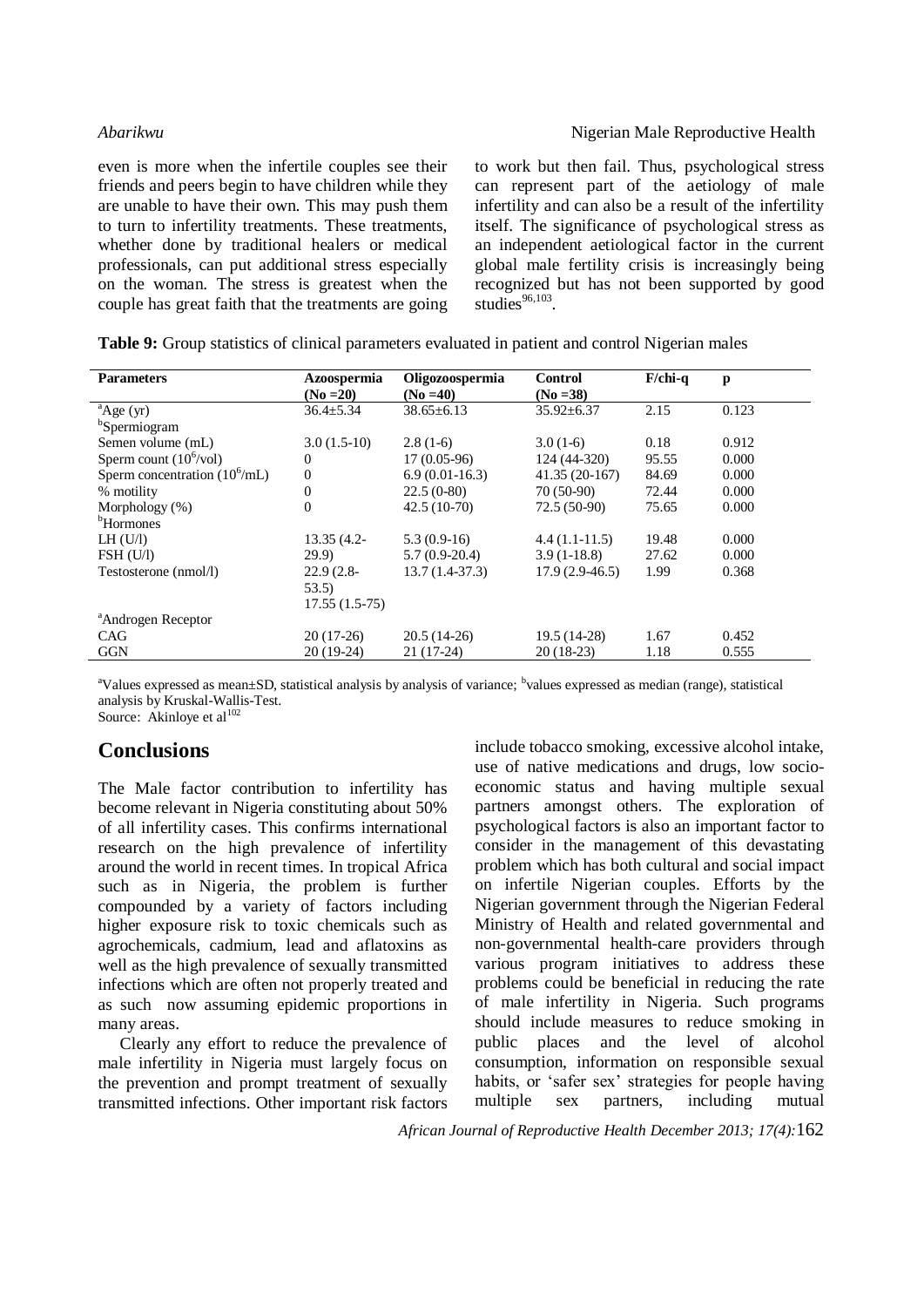monogamy, non-penetrative sex, and consistent use of barrier contraceptive methods. However, as most of the studies conducted so far in Nigeria do not prove a cause and effect relationship between infertility and the risk factors, it is necessary to conduct epidemiological studies to identify the causative factors for male infertility in Nigeria. Such information is needed, as it would enable the design of programs to prevent male infertility in the country. There is also an urgent need to look at the indiscriminate use and disposal of environmental chemicals especially pesticides, industrial chemicals as the chemicals enter the food chains and surface and ground water and could be potential for exposure during the critical period of development. It is also important to educate the Nigerian populace about the safe use of chemicals, and their effects on reproductive function. Furthermore, if the hypothesis of fetal origin of male infertility is true, then getting more information on estrogenic toxic chemicals and understanding how they control the reproductive system should be a priority for active investigation/future research.

### *Declaration*

The author conceived and designed the study, collected and analyzed the data as well as prepared the manuscript.

# **References**

- 1. Ekwere PD, Archibong EE, Bassey EE et al. Infertility among Nigerian couples as seen in Calabar. Port Harcourt Med J 2007; 2:35-40.
- 2. Ugwuja E1, Ugwu NC, Ejikeme BN. Prevalence of Low Sperm Count and Abnormal Semen Parameters in Male Partners of Women Consulting at Infertility Clinic in Abakaliki, Nigeria. Afr Reprod Health 2008; 12:67-73.
- 3. Schmidt L, Minister K, Helm P. Infertility and the seeking of infertility treatment in a representative population. Br J Obstet Gynaecol 1995; **102:** 978-984.
- 4. Larsen U. Primary and secondary infertility in sub-Saharan Africa. Int J Epidemiol 2000; 29: 285-291.
- 5. Okonofua EF, Harris D, Odebiyi A et al. The social meaning of infertility in Southwest Nigeria. Health Trans Rev1997; 7: 205-220.
- 6. Adetoro OO, Ebomoyi EW. The prevalence of infertility in a rural Nigerian community. Afr J Med Med Sci. 1991; 20:23-27.

### *Abarikwu* **Nigerian Male Reproductive Health Nigerian Male Reproductive Health**

- 7. Ikechebelu JI, Adinma JI, Orie EF, Ikegwonu SO. High prevalence of male infertility in South-eastern Nigeria. J Obstet Gynaecol. 2003; 23: 657-659.
- 8. Okonofua FE. Infertility in Sub-Saharan Africa. In: Okonofua F, and L Odunsi, eds. Contemporary Obstetrics and Gynaecology for Developing Countries. Women's Health and Action Research Centre. 2003: 128-156.
- 9. Araoye MO. Epidemiology of infertility: social problems of the infertile couples. WAJM, 2003; 22: 190-196.
- 10. Agyei-Mensah S. New perspective on the fertility situation in Sub-Saharan Africa NorskGeografiskTidsskrift - Norwegian J Geo.1996;  $50:101 - 112.$
- 11. Thonneau P, Marchand S, Tallec A, Ferial ML, Ducot B, Lansac J et al. Incidence and main causes of infertility in a resident population (1,850,000) of three French regions (1988-1989). Hum Reprod 1991; 6: 811–816.
- 12. Mehta RH, Makwana S, Ranga GR, et al. Prevalences of oligozoospermia and azoospermia in male partners of infertile couples from different parts of India. Asian J Androl 2006; 8: 89–93
- 13. Fisch H, Goluboff ET. Geographic variations in sperm counts: a potential cause of bias in studies of semen quality. Fertil Steril 1996; 65: 1009–14.
- 14. Guzick DS, Overstreet JW, Factor-Litvak P et al. Sperm morphology, motility, and concentration in fertile and infertile men. New England J Med 2001; 34: 1388- 1393.
- 15. WHO Laboratory Manual for the Examination of Human Semen and Sperm-Cervical Mucus Interaction. 4th edition, Geneva, World Health Organization 1999.
- 16. Bostoffe E, Serup J, Reba H. Has the fertility of Danish men declined through the years in terms of semen quality? A comparison of semen qualifies between 1952 and 1972. Int J Fert 1983; 28: 91-95.
- 17. Bendvold E. Semen quality in Norwegian men over a 20 year period. Intl J Fert 1989; 34: 401-404.
- 18. Van Waeleghem K, De Clercq N, Vermeulen L et al. Deterioration of sperm quality in young Belgian men during recent decades. Hum Reprod 1994; 9: 73.
- 19. Jørgensen N, Carlsen E, Vierula M et al. Recent increase in testis cancer incidence among young Finnish men in associated with a decreasing trend in semen quality. Int J Androl 2011; 34: 37-48.
- 20. Jørgensen N, Asklund C, Carlsen E et al. Coordinated European investigations of semen quality: result from studies of Scandinavian young men is a matter of concern. Int J Androl 2006; 29: 54–61.
- 21. Carlsen E, Giwercman A, Keiding N et al. Evidence for decreasing quality of semen during past 50 years. Brit Med J 1992; 305:609-613.
- 22. Ladipo OA. Seminal analysis in fertile and infertile Nigerian men. J Nat Med Assoc 1980; 72:785-789.
- 23. Osegbe DN, Amaku EO, Nnatu SN. Are changing semen parameters a universal phenomenon? EurUrol 1986; 12: 164–168.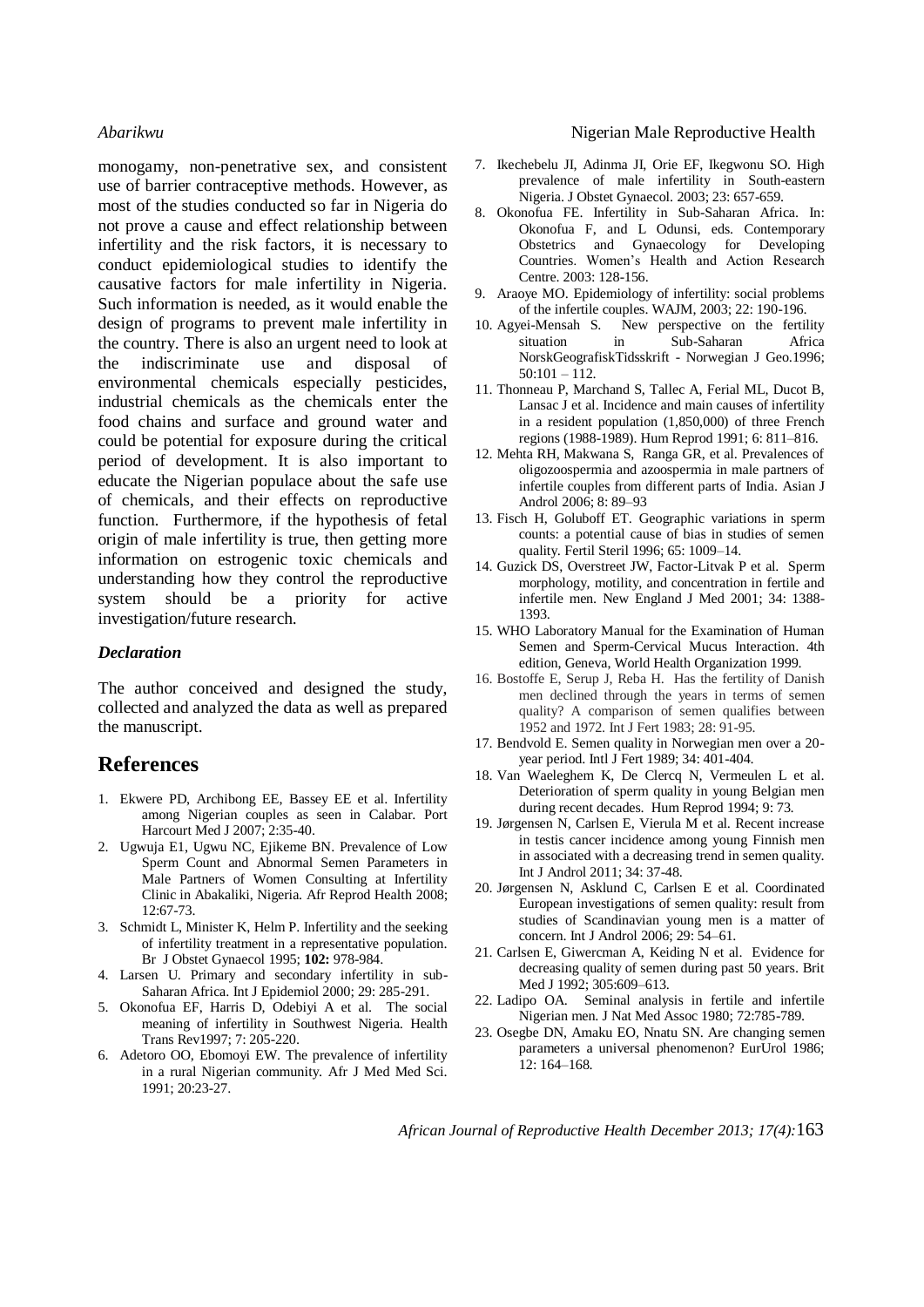- 24. Sheriff DS. Setting standards of male fertility. I. Semen analyses in 1500 patients-a report. Andrologia 1983; 15: 687-692.
- 25. Kirei BR. Semen characteristics in 120 fertile Tanzanian men. East Afr Med J 1987; 64: 453-457.
- 26. Andersen AG, Jensen, TK et al. High frequency of suboptimal semen quality in an unselected population of young men. Hum Reprod 2000; 15: 366–372.
- 27. Sharpe RM, Fisher JS, Millar MM et al. Gestational and lactational exposure of rats to xenoestrogens results in reduced testicular size and sperm production. Environ health perspect1995; 103: 1136-1143.
- 28. Itoh N, Kayama F, Tatsuki TJ et al. Have sperm counts deteriorated over the past 20 years in healthy young Japanese men? Results from the Sapporo area. J Androl 2001; 22: 40-44.
- 29. Irvine DS. Falling sperm quality. Brit Med J 1994; 309:476
- 30. Swan SH, Elkin EP, Fenster L. Have sperm densities declined? A reanalysis of global trend data. Environ Health Perspect 1997; 105:1228–1232.
- 31. Boisen K, Chellakooty M, Schmidt I et al. Hypospadias in a cohort of 1072 Danish newborn boys: prevalence and relationship to placental weight, anthropometrical measurements at birth, and reproductive hormone levels at 3 months of age. J Clin Endocrinol Met 2005; 90: 4041–4046.
- 32. Geidam AD, Yawe KDT, Adebayo AEA et al. Hormonal profile of men investigated for infertility at the University of Maiduguri in northern Nigeria. SingaporeMed J 2008; 49: 538-541.
- 33. Demetrius JP. Male Infertility: Diagnosis and Treatment. J Nurse Pract 2006; 2: 298-299.
- 34. Singh AJ. Support for infertile couples. World Health Forum 1996; 17:176-177.
- 35. Umeora OUJ, Ejikeme BN, Sunday-Adeoye I, Umeora MC. Sociocultural impediments to male factor infertility evaluation in rural South-east Nigeria. J ObstetGynaecol 2008; 28:323 –326.
- 36. Cates W, Farley TMM, Rowe PJ. Worldwide patterns of infertility: Is Africa Different? Lancet 1985; 596-598.
- 37. Loto OM. Profiles of the semen analyses of male partners of infertile couples in a Nigerian population. Int Congress Series 2004; 1271: 57-59.
- 38. Olatunji AO, Sule-Odu AO. The pattern of infertility cases at a university hospital. West Afr J Med 2003; 22: 205-207.
- 39. Nwafia WC, Igweh JC, Udebuani IN. Semen analysis of infertile Igbo males in Enugu, Eastern, Nigeria. Nig J Physiological Sci2006; 21: 67-70.
- 40. Snow R, Okonofua FE, Kane T et al. Prevalence of determinants of infertility in Ile-Ife, Nigeria. Contracep, Fert Sex 1995; 23:554.
- 41. Marinho AO. Aetiological factors in infertility-A review of 277 infertile Nigerian couples. West Afr J Med 1986; 5: 69-74.
- 42. Emokpae MA, Emokpae LA. Calcium concentration in semen of azoospermic Nigerians. J Med Lab Sci1997; 6: 42-43.

### *Abarikwu* **Nigerian Male Reproductive Health Nigerian Male Reproductive Health**

- 43. Megafu U. Seminal fluid infection and oligospermia. Trop J ObstetGynecol1991;9; 10-12.
- 44. Yeboah ED, Wadhwani JM, Wilson J. B. Etiological factors of male infertility in Africa. Int J Fert 1992; 37: 300-307.
- 45. Ogunbanjo BO, Osoba AO, Ochei J. Infective factors of male infertility among Nigerians. Afr J Med MedSci 1989; 18: 35-38.
- 46. Adeniji RA, Olayemi O, Okunlola MA et al. Pattern of semen analysis of male partners of infertile couples at the University College Hospital, Ibadan. West Afr J Med. 2003; 22:243-245.
- 47. Izegbu MC, Ojo MO, Shittu LA. Clinico-pathological patterns of testicular malignancies in Ilorin, Nigeria: a report of 8 cases. J Cancer Res Ther2005; 1: 229-231.
- 48. Nwabuisi C, Onile BA. Male infertility among sexually transmitted diseases clinic attendees in Ilorin, Nigeria. Nig J Med 2001; 10: 68-71.
- 49. Sule-Odu AO, Oladapo OT, Jagun OE et al. Microbial isolates and HIV infection in couples attending fertility clinics in Sagamu, Nigeria. J ObstetGynaecol2005; 25: 685-688.
- 50. Esimai OA, Orji EO, Lasisi AR. Male contribution to infertility in Ile-Ife, Nigeria. Nig J Med 2002; 11:70- 72.
- 51. Obiechina NJ, Okoye RN, Emelife EC. Seminal fluid indices of men attending infertility clinic at St. Charles Borromeo Hospital, Onitsha, Nigeria (1994- 1998). Nig J Med 2002; 11: 20-22.
- 52. Ekwere PD. Profile of sub-fertile Nigerian men in an infertility Clinic in Calabar, Nigeria. Nig J Surg 2004; 10:37-42.
- 53. Agbakoba NR, Adetosoye AI, Ikechebelu JI. Genital mycoplasmas in semen samples of males attending a tertiary care hospital in Nigeria: any role in sperm count reduction? Niger J ClinPract 2007; 10:169-173.
- 54. Ladipo OA, Osoba AO. Ureaplasmaurealyticum (T. mycoplasma) and male infertility in topical countries. Afr J Med Med Sci. 1978; 7:187-190.
- 55. Purvis K, Christiansen E. Review: Infection in the male reproductive tract. Impact, diagnosis and treatment in relation to male infertility. Int J Androl 1993; 16: 1- 13.
- 56. Okonofua F, Menakaya U, Onemu SO et al. A casecontrol study of risk factors for male infertility in Nigeria. Asian J Androl 2005; 7:351-361.
- 57. Emokpae MA, Uadia PO, Omale-Itodo A et al. Male infertility and endocrinopathies in Kano, Northwestern Nigeria. Annals Afr Med 2007; 6: 64- 67.
- 58. Muthuuri JM. Male infertility in a private Kenyan hospital. East African Medical Journal 2005; 82:362- 366.
- 59. Pasqualotto FF, Pasqualotto EB, Sobreiro BP et al. Clinical diagnosis in men undergoing infertility investigation in a university hospital. UrolInt 2006; 76: 122 125.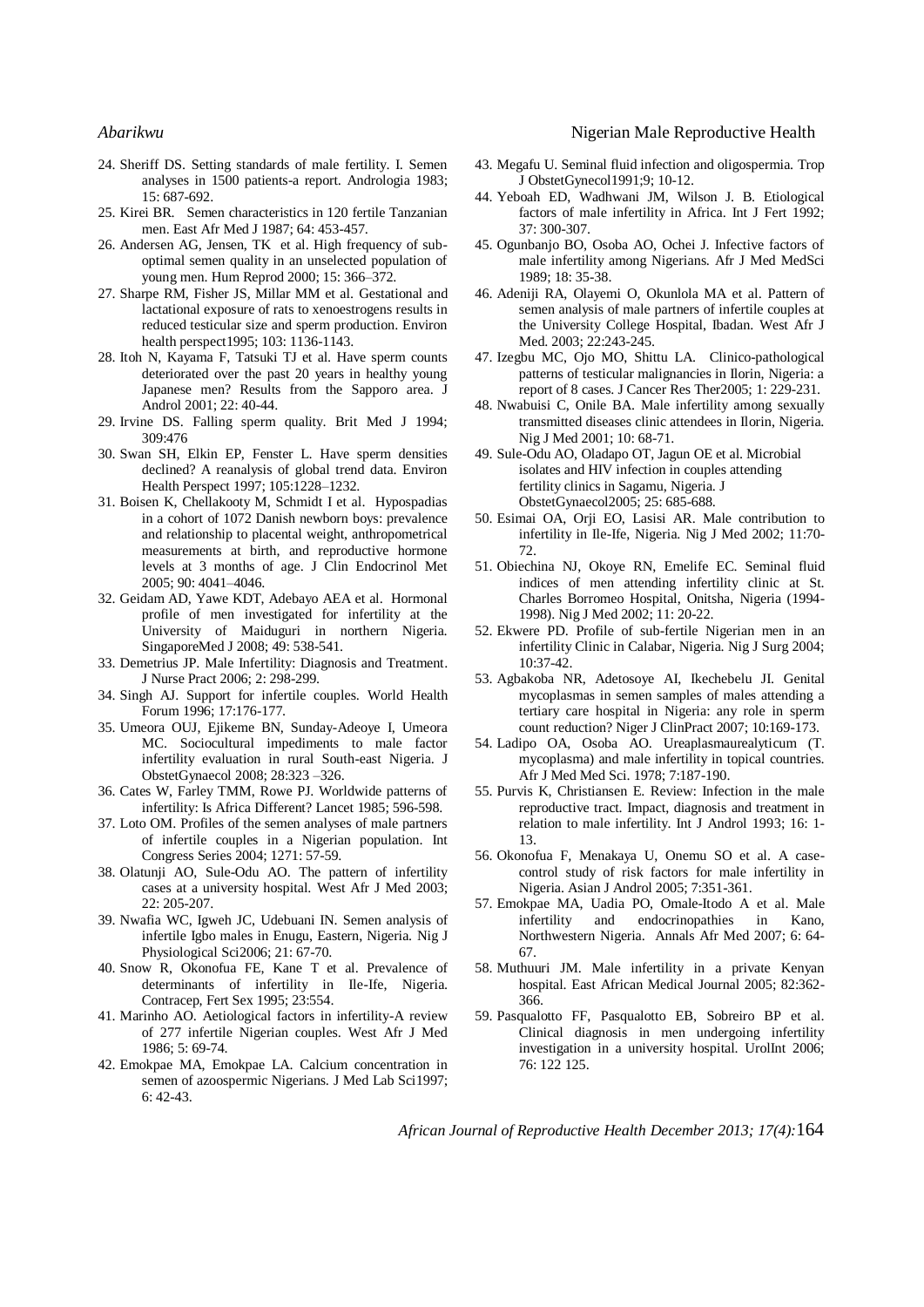- 60. Schlaff W. Integrating infertility evaluation and treatment into the general Ob/Gyn office. Postgrad Obstet Gynaecol 2006; 26: 1-8.
- 61. Aziz N, Agarwal A, Nallella, et al. Relationship between epidemiological features and aetiology of male infertility as diagnosed by a comprehensive infertility service provider. Reprod Biomed 2006; 12: 209-214
- 62. Idrisa A, Ojiyi E, Tomfafi O et al. Male contribution to infertility in Maiduguri, Nigeria. Trop J ObstetGynaecol2001; 18: 87-90.
- 63. Benoff S, Jacob A, Hurley IR. Male infertility and environmental exposure to lead and cadmium. Hum Reprod 2000; 6: 107–121.
- 64. Angwafo PF. Migration and prostate cancer: an international perspective. J Nat Med Assoc 1998; 90: S720-723
- 65. Omu AE, Dashtu H, Mohammed AT et al. Significance of trace elements in seminal of infertile men. Nutrition 1995; 11: 502-505.
- 66. Akinloye O, Arowojolu AO, Shittu OB et al. Cadmium toxicity: a possible cause of male infertility in Nigeria. Reprod Bio 2006; 6:17-30
- 67. Sram BI, Binkova B, Dejmek J et al. Teplice program-the impact of air pollution in human health. Environ Health Persp 1996; 104: 699-714
- 68. Olayemi FO. A review on some causes of male infertility. African J Biotechnol 2010; 20: 2834-2842
- 69. RoyChowdhury A, Mitra C. Spermatogenic and steroidogenic impairment after chromium treatment in rats. Indian J Exp Bio 1995; 33; 480-483.
- 70. Li H, Chen Q, Li S et al. Studies on male reproductive toxicity caused hexavalent chromium. Zhonghua Yu Fang XueZaZhi 1999; 33:351-353.
- 71. Slutsky M, Levin JL, Levy BS. Azoospermia and oligospermia among a large cohort of DBCP applicators in 12 countries. Int J Occup Environ Health 1999; 5: 116-122
- 72. Rupa DS, Reddy PP, Reddy OS. Reproductive performance in population exposed to pesticides in cotton fields in India. Environ Res 1991; 55: 123-128.
- 73. Lerda D, Rizzi R. Study of reproduction function in persons occupationally exposed to 2, 4-dichloro phenoxyacetic acid (2, 4-D). Mutat Res 1991; 262:  $47-50.$
- 74. Beard AP, Bartlewski PM, Chandolia RK et al. Reproductive and endocrine function in rams exposed to the organochlorine pesticides Lindane and Pentachlorophenol from conception. J ReprodFert 1999; 115: 303-314.
- 75. Swan S, Kruse R, Liu F et al. Semen quality in relation to biomarkers of pesticide exposure. Environ Health Perspect2003; 111: 1478–1484.
- 76. Abarikwu SO, Adesiyan AC, Oyeloja TO, et al. Changes in Sperm Characteristics and Induction of Oxidative Stress in the Testis and Epididymis of Experimental Rats by a Herbicide, Atrazine. Arch Environ Contam Toxicol 2010; 58: 874-882.
- 77. Abarikwu SO, Farombi EO, Kashyap MP, et al.. Atrazine induces transcriptional changes in steroidogenesis

### *Abarikwu* **Nigerian Male Reproductive Health Nigerian Male Reproductive Health**

marker genes in primary cultures of rat Leydig cells. Toxicol in Vitro 2011; 8:1588-1595.

- 78. Abarikwu SO, Pant AB, Farombi EO. The protective effects of quercetin on atrazine-induced cytotoxicity on rat Sertoli-germ cell co-culture. Int J Androl 2012; 35:590-600.
- 79. Abarikwu SO, Pant AB, Farombi EO. Effects of quercetin on mRNA expression of steroidogenesis genes in primary cultures of Leydig cells treated with atrazine. Toxicol inVitro 2012; 27: 700-707.
- 80. Sharpe RM, Skakkebaek NE. Are estrogens involved in falling sperm counts and disorders of the male reproductive tract? Lancet 1993; 34: 1392-1395.
- 81. Birnbaum LS. Endocrine effects of prenatal exposure to PCBs, Dioxins, and other Xenobiotics: implications for policy and future research. Environ health prosp 1994; 102: 676-679.
- 82. Muller Andreas MF, Makropoulos V, Bolt HM. Toxicological aspects of oestrogen- mimetic Xenobiotics present in the environment. ToxicolEcotoxicol News 1995; 2: 68-73.
- 83. Johnson L, Zane RS, Petty CS, et al. Quantification of the human Sertoli cell population: its distribution, relation to germ cell numbers, and age-related decline. Biol Reprod 1984;31:785-795
- 84. Foster PM, Cattley RC, Mylchreest E. Effects of di-nbutyl (DBP) on male reproductive development in the rat: implications for human risk assessment. Food ChemToxicol 2000; 38: S97-99.
- 85. Ibeh IN, Uraih N, Ogonar JI. Dietary exposure to aflatoxin in human male infertility in Benin City, Nigeria. Int J Fert1994; 39: 208–214.
- 86. Sinclair S. Male infertility: Nutritional and environmental consideration. Altern Med Rev 2000; 5: 28-38.
- 87. Underwood BA, Smitasiri S. Micronutrients malnutrition: policies and programs for control and their implications. Ann Rev Nutr 1999; 19: 303-324.
- 88. Dabrowski K, Ciereszko A. Ascorbic acid protects against male infertility in a teleost fish. Experientia 1996; 52: 97-100.
- 89. Ebesunun MO, Solademi BA, Shittu OB et al. Plasma and semen ascorbic levels in spermatogenesis. West Afr J Med 2004; 23: 290-293.
- 90. Adejuwon CA, Ilesanmi AO, [Ode EO](http://www.ncbi.nlm.nih.gov/pubmed?term=%22Ode%20EO%22%5BAuthor%5D) et al. Biophysical and biochemical analysis of semen in infertile Nigerian males. Afr J Med Med Sci. 1996; 25:217-219.
- 91. Akinloye O, Arowojolu AO, Shittu OB et al. Selenium status of idiopathic infertile Nigerian males. Biological Trace Element Research 2005; 104: 9-18.
- 92. Sigman M, Lipshultz L, Howards SS. Evaluation of the subfertile male. In: Lipshultz LI, Howards SS (Eds.). Infertility in the male. St. Louis: Mosby-Year Book Inc., 1997, 1997; 173-93.
- 93. Kunzle R, Mueller MD, Hanggi Wet al. Semen quality of male smokers and nonsmokers in infertile couples.FertilSteril2003; 79: 287–291.
- 94. Emanuele MA, Emanuele NV. Alcohol and the male reproductive system. Alcohol Res Health 2001; 25:282-287.